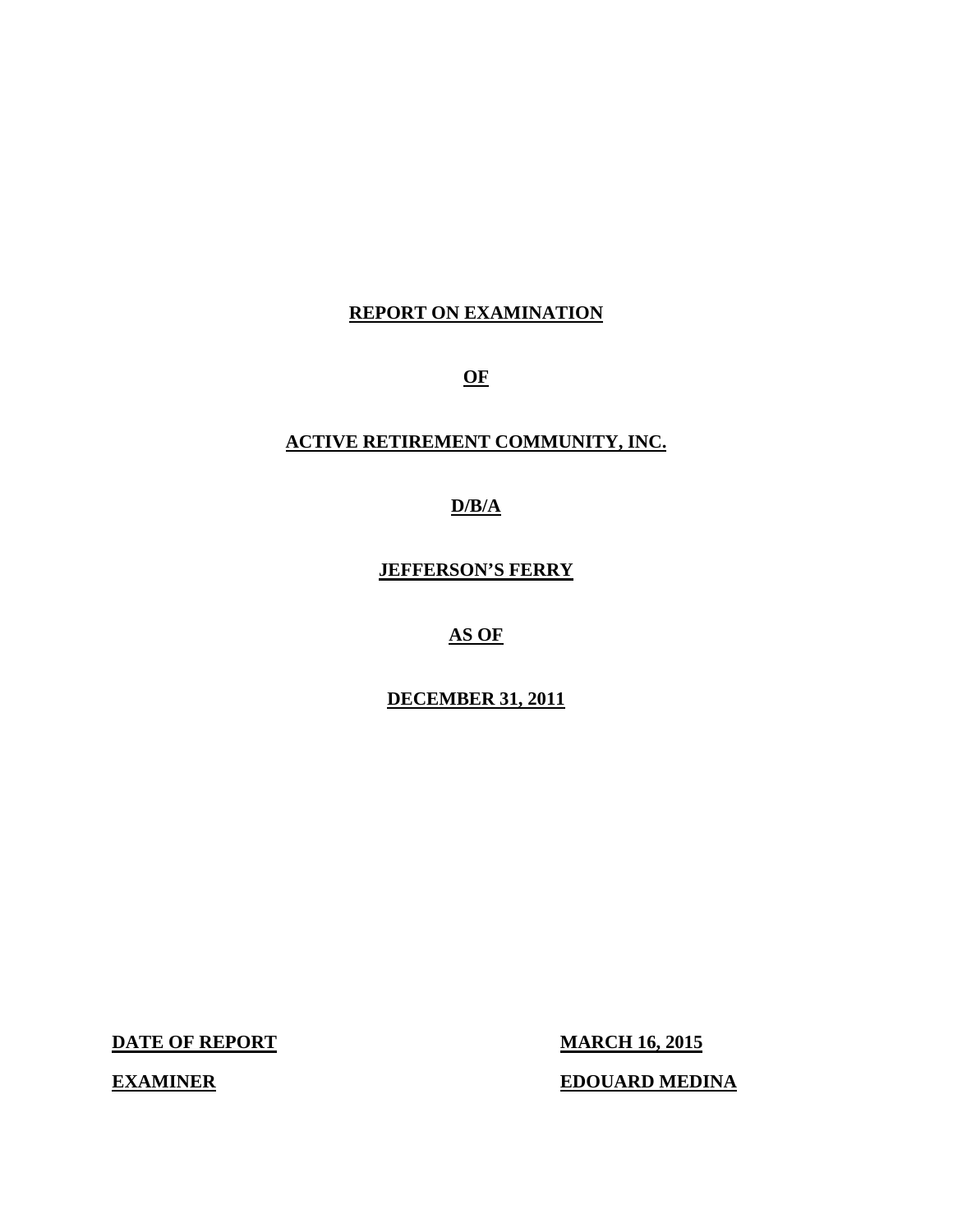## **TABLE OF CONTENTS**

#### **ITEM NO. PAGE NO.**

| 1. | Scope of the examination                                   | $\overline{2}$ |
|----|------------------------------------------------------------|----------------|
| 2. | Description of the Community                               | 3              |
|    | A. Management and controls<br>Holding company system<br>В. | 5<br>7         |
|    | C. Global computer systems                                 | 10             |
|    | D. Occupancy rates                                         | 11             |
|    | E. Residents' health coverage                              | 12             |
|    | F. Accounts and records                                    | 12             |
| 3. | <b>Financial statements</b>                                | 15             |
|    | <b>Balance sheet</b><br>$A_{-}$                            | 15             |
|    | B. Statement of revenue, expenses and actuarial surplus    | 17             |
| 4. | Compliance with prior report on examination                | 19             |
| 5. | Summary of comments and recommendations                    | 21             |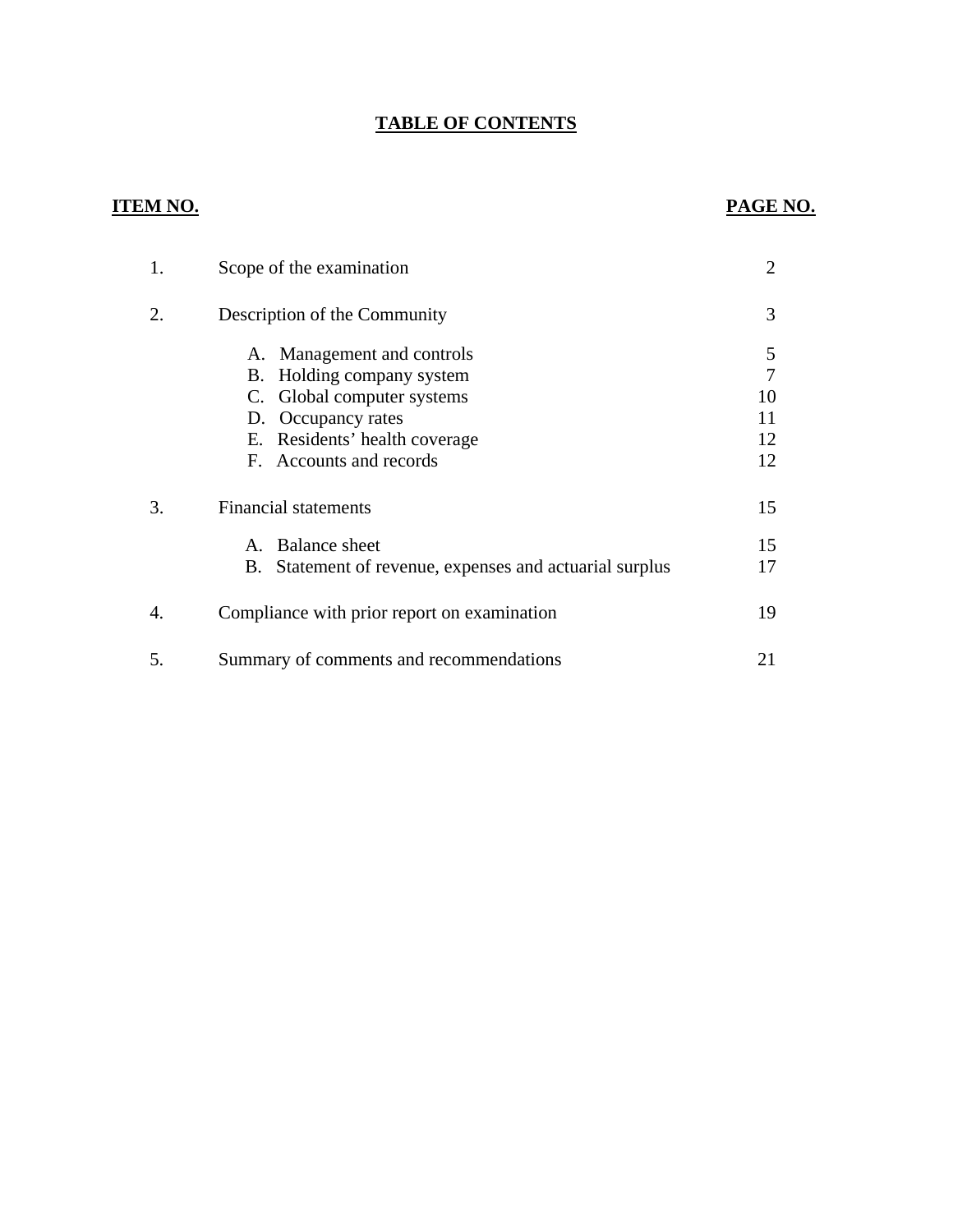

Andrew M. Cuomo Benjamin M. Lawsky (1999), andrew M. Lawsky (1999), andrew M. Lawsky (1999), andrew M. Lawsky <u>Superintendent</u><br>
Superintendent Governor Superintendent

March 16, 2015

Honorable Benjamin M. Lawsky Superintendent of Financial Services Albany, New York 12257

Sir:

Pursuant to the requirements of the New York Insurance Law and the New York Public Health Law and acting in accordance with the instructions contained in Appointment Number 30897, dated January 11, 2013, annexed hereto, I have made an examination as of December 31, 2011, into the condition and affairs of Active Retirement Community, Inc. d/b/a Jefferson's Ferry, a not-for-profit continuing care retirement community ("CCRC") licensed pursuant to the provisions of Article 46 of the New York Public Health Law, and submit the following report thereon.

The examination was conducted at the home office of Active Retirement Community, Inc. d/b/a Jefferson's Ferry located at One Jefferson Ferry Drive, South Setauket, NY.

Wherever the designations the "Community" or "Jefferson's Ferry" appear herein, without qualification, they should be understood to indicate Active Retirement Community, Inc.

Wherever the designation the "Department" appears herein, without qualification, it should be understood to indicate the New York State Department of Financial Services.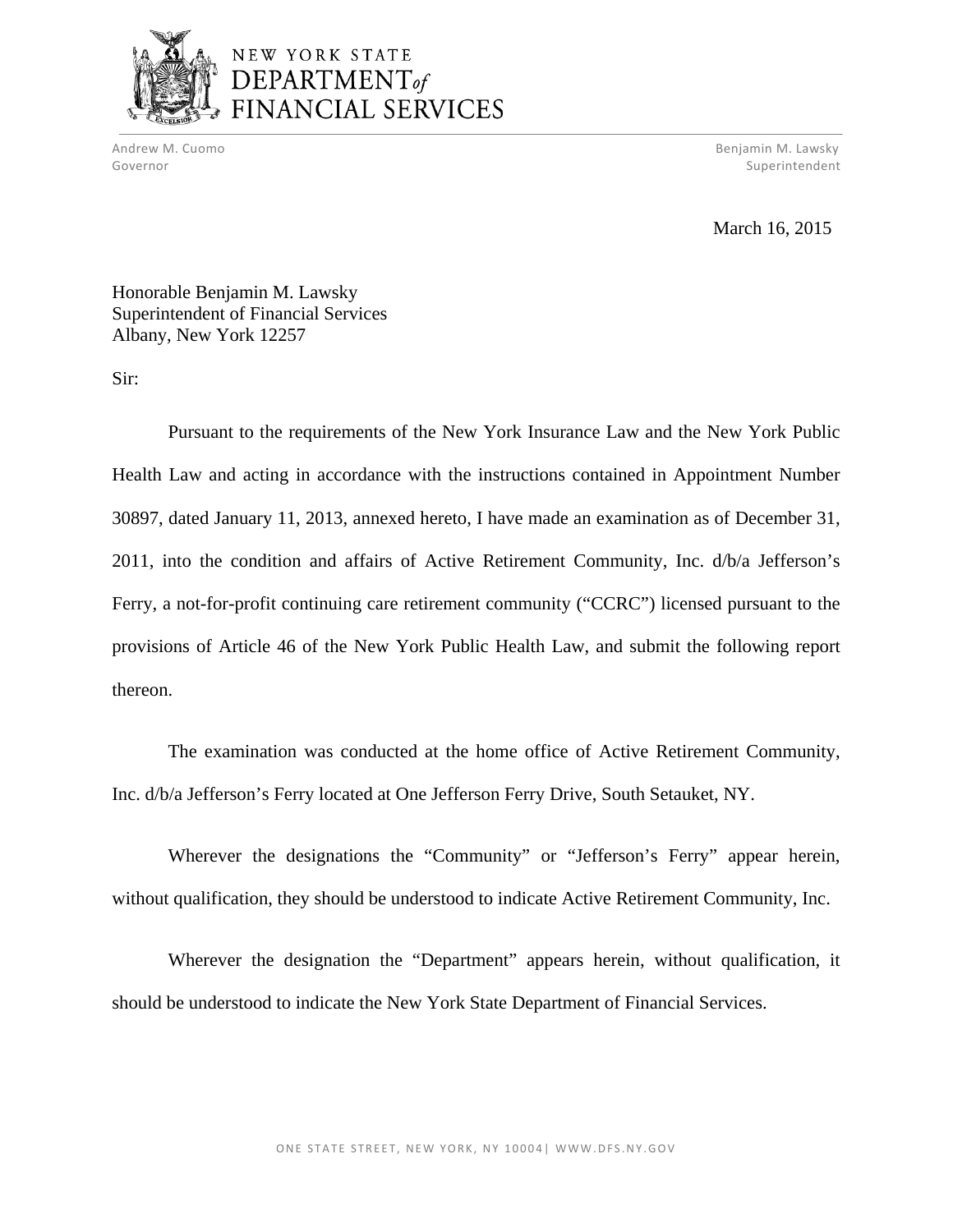#### **1. SCOPE OF THE EXAMINATION**

The previous examination was conducted as of December 31, 2007. This examination covers the four year period from January 1, 2008 through December 31, 2011. Transactions occurring subsequent to this period were reviewed where deemed appropriate by the examiner.

Representatives of the New York State Department of Financial Services and the New York State Department of Health conducted a site survey of the Community's facility on November 9, 2012, pursuant to the requirements of Section 4614(1) of the New York Public Health Law.

The examination comprised a verification of assets and liabilities as of December 31, 2011, in accordance with generally accepted accounting principles (GAAP), as modified by the Department pursuant to Insurance Regulation No. 140 (11 NYCRR 350). A review of income and disbursements deemed necessary to accomplish such verification, and utilized, to the extent considered appropriate, work performed by the Community's independent certified public accountant and independent actuary.

A review was also made of the following items:

Community documents Growth of the Community Financial documents Board of directors' meeting minutes Occupancy levels Plan to restore surplus

This report on examination is confined to financial statements and comments on those matters which involve departures from laws, regulations or rules, or which are deemed to require explanation or description.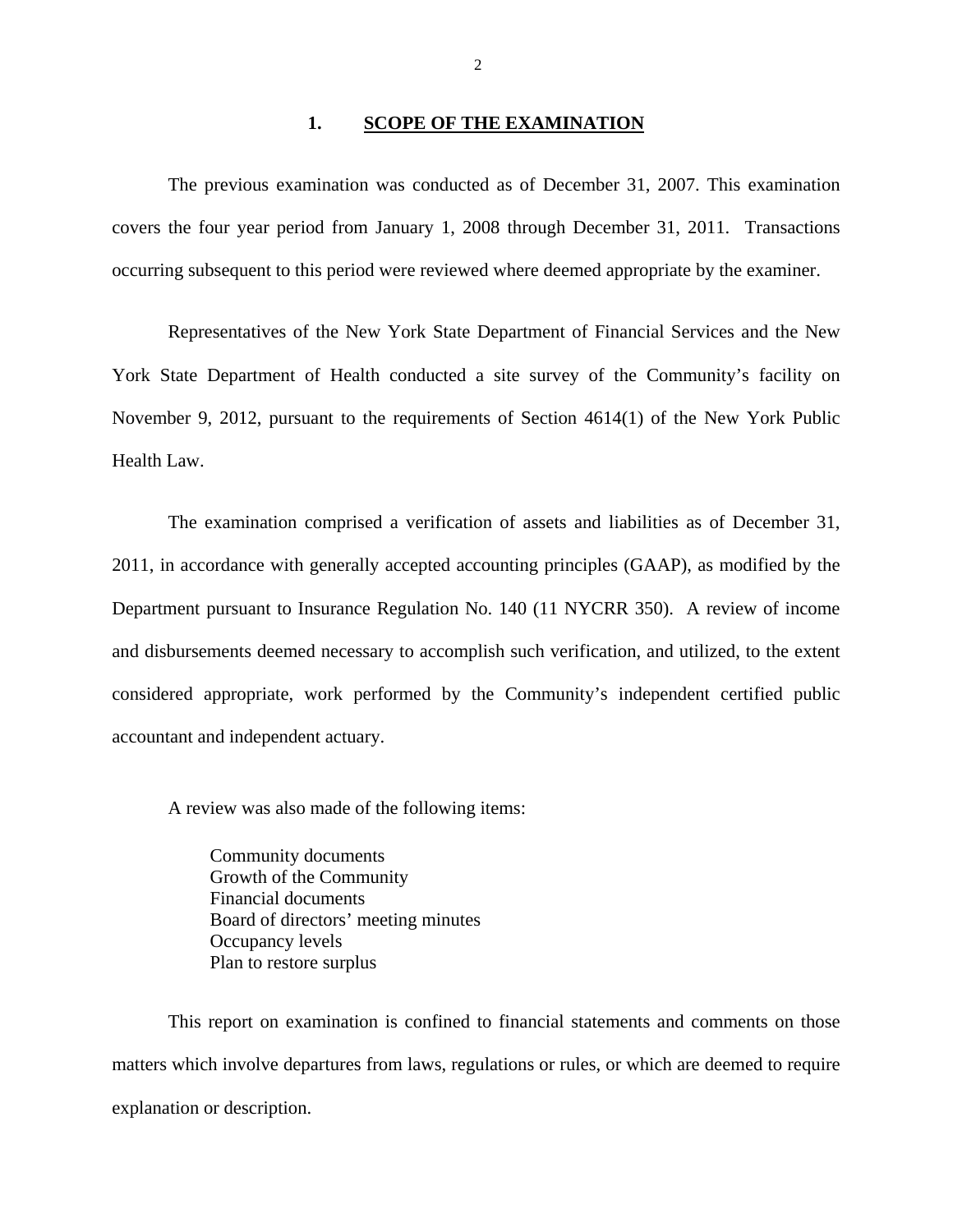<span id="page-4-0"></span>The Community was audited annually for the years 2008 and 2009 by the accounting firm Ernst & Young LLP. In 2010, the Community retained ParenteBeard LLC. as its new accounting firm. ParenteBeard LLC. remained the Community's accounting firm as of the examination date. Certain audit workpapers of ParenteBeard LLC were reviewed and relied upon in conjunction with this examination.

The examiner reviewed the corrective actions taken by the Community with respect to the recommendations contained in the prior report on examination. The results of the review are contained in Item 4 of this report.

#### **2. DESCRIPTION OF THE COMMUNITY**

Jefferson's Ferry is a continuing care retirement community, as defined in Article 46(2-b) of the New York State Public Health Law, and has received a Certificate of Authority from the New York State Continuing Care Retirement Community Council. The Community commenced operations in May 2001.

 The Community's independent living section consists of 220 apartments and 28 cottages. Its health center has 60 private studio and one-bedroom apartments. There is also a skilled nursing facility with 40 private rooms, and 20 private skilled nursing rooms in a secured dementia area.

The Community operates as a tax-exempt organization under Section  $501(c)(3)$  of the Internal Revenue Code. In exchange for an entrance fee and monthly maintenance charges, the Community provides lifetime residence and varying benefits for nursing care. The amount of the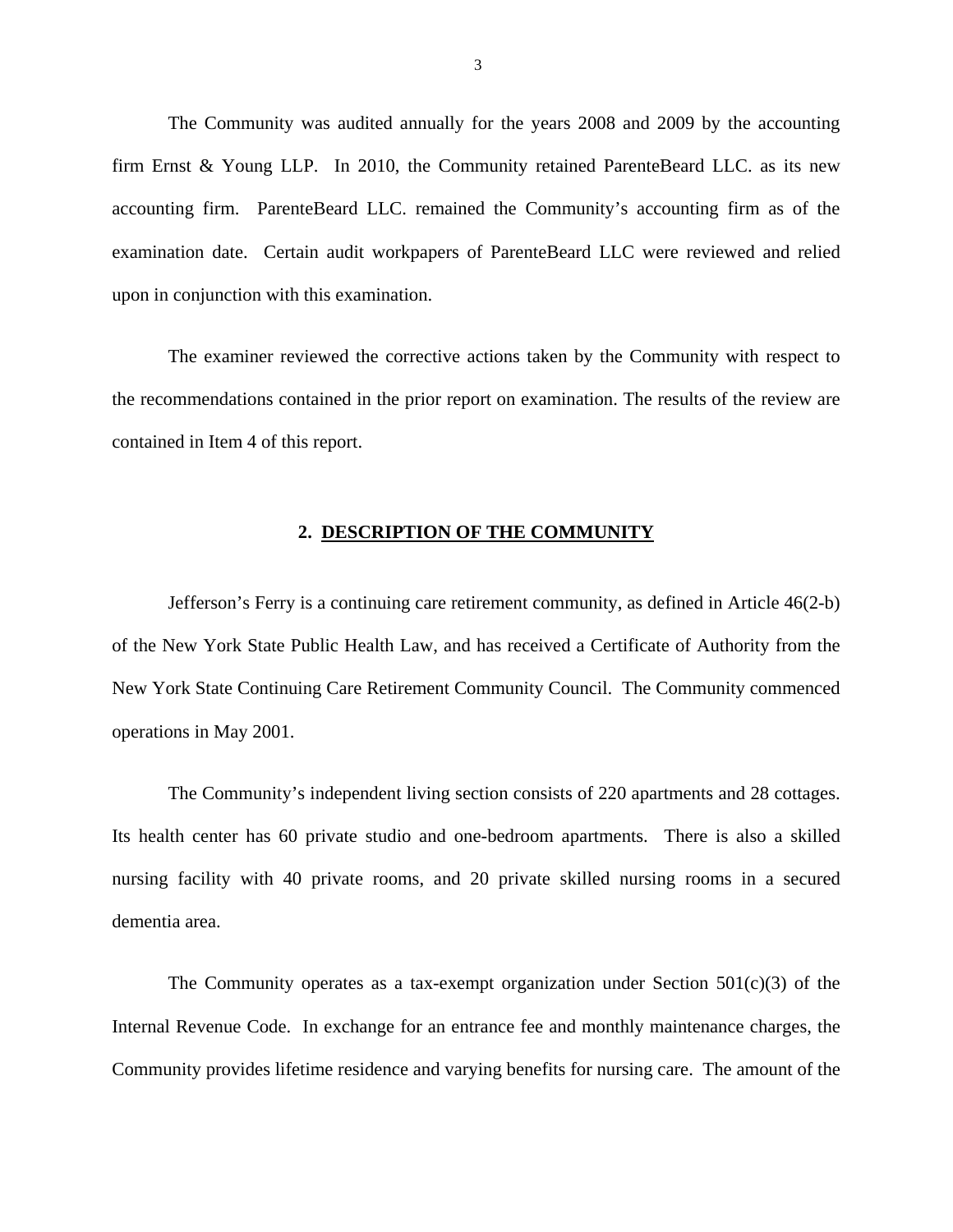entrance fee and monthly maintenance charges are dependent upon the contract selected and the size of the residence being occupied.

The following is a description of the two contract options available to the Community's residents:

#### i. Traditional Continuing Care Residency Agreement

This contract provides for a refund of the first person's entrance fee paid by the resident, without interest, less a four percent (4%) administrative fee and less two percent (2%) for each month that the resident occupied the living accommodation or a bed in the enriched housing or nursing care portion of the health center, less (i) any costs incurred by the Community at the specific request of the resident as set forth in an addendum to the agreement to the extent that those costs were not paid by the resident and (ii) any unpaid monthly service fees, and other charges as set forth on the monthly service fee statement and damage to the living accommodation. The Community will pay a refund of the second person's entrance fee paid by the resident, without interest, less a four percent (4%) administrative fee and less two percent (2%) for each month that the resident occupied the living accommodation or a bed in the enriched housing or nursing care portion of the health center. Payment of a refund is made within thirty (30) days after a new resident pays the applicable entrance fee for the living unit, but in no event more than one year after the previous resident terminates occupancy. When two residents contractually share a living accommodation, any refund of the entrance fee will only be paid at termination of the contract.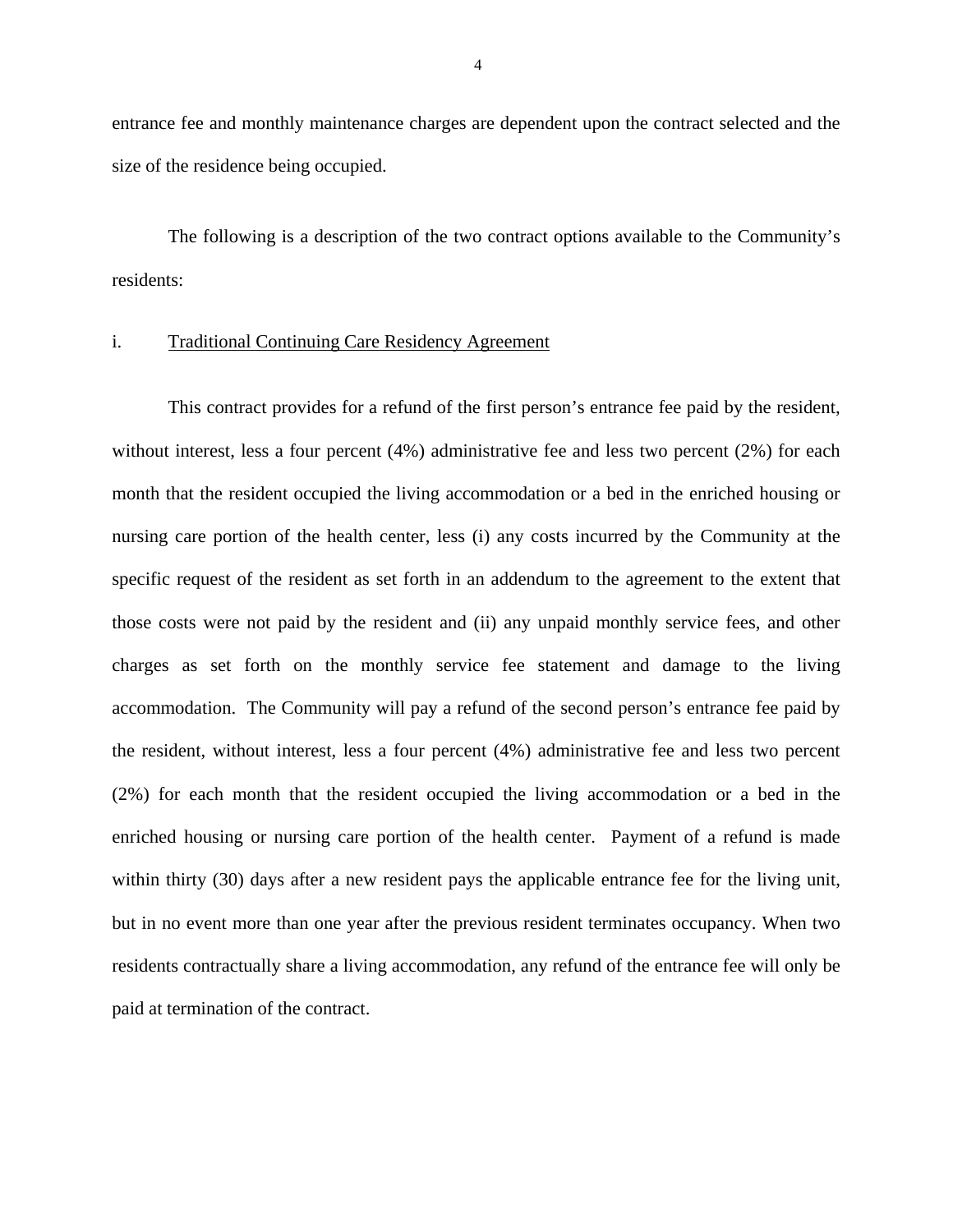#### <span id="page-6-0"></span>ii. 90% Refundable Option First Person Entry Fee; Non Refundable Second Person Entry Fee

This contract provides for a refund of the first person's entrance fee paid by the resident, without interest, less a four percent (4%) administrative fee and less two percent (2%) for each month that the resident occupies the living accommodation or a bed in the enriched housing or nursing care portion of the health center, with the added provision that the refund shall not be less than 90% of the first person entrance fee; except if (i) any costs incurred by the Community at the specific request of the resident as set forth in an addendum to their agreement to the extent that those costs were not paid by the resident and (ii) any unpaid monthly service fees, and other charges as set forth on the monthly service fee statement, and damage to the living accommodation. The Community will pay a refund of the second person's entrance fee paid by the resident, without interest, less a four percent (4%) administrative fee and less two percent (2%) for each month the resident occupied the living accommodation or a bed in the enriched housing or nursing care portion of the health center. Payment of a refund is made within thirty (30) days after a new resident pays the applicable entrance fee for the living unit, but in no event more than one year after the previous resident terminates residency. When two residents contractually share a living accommodation, any refund of the entrance fee will only be paid at termination of the contract.

#### A. Management and Controls

The Community amended and restated its by-laws effective August 22, 2011. Pursuant to the Community's charter and by-laws, management of the Community is to be vested in a board of directors consisting of not less than three, or more than twelve directors. As of the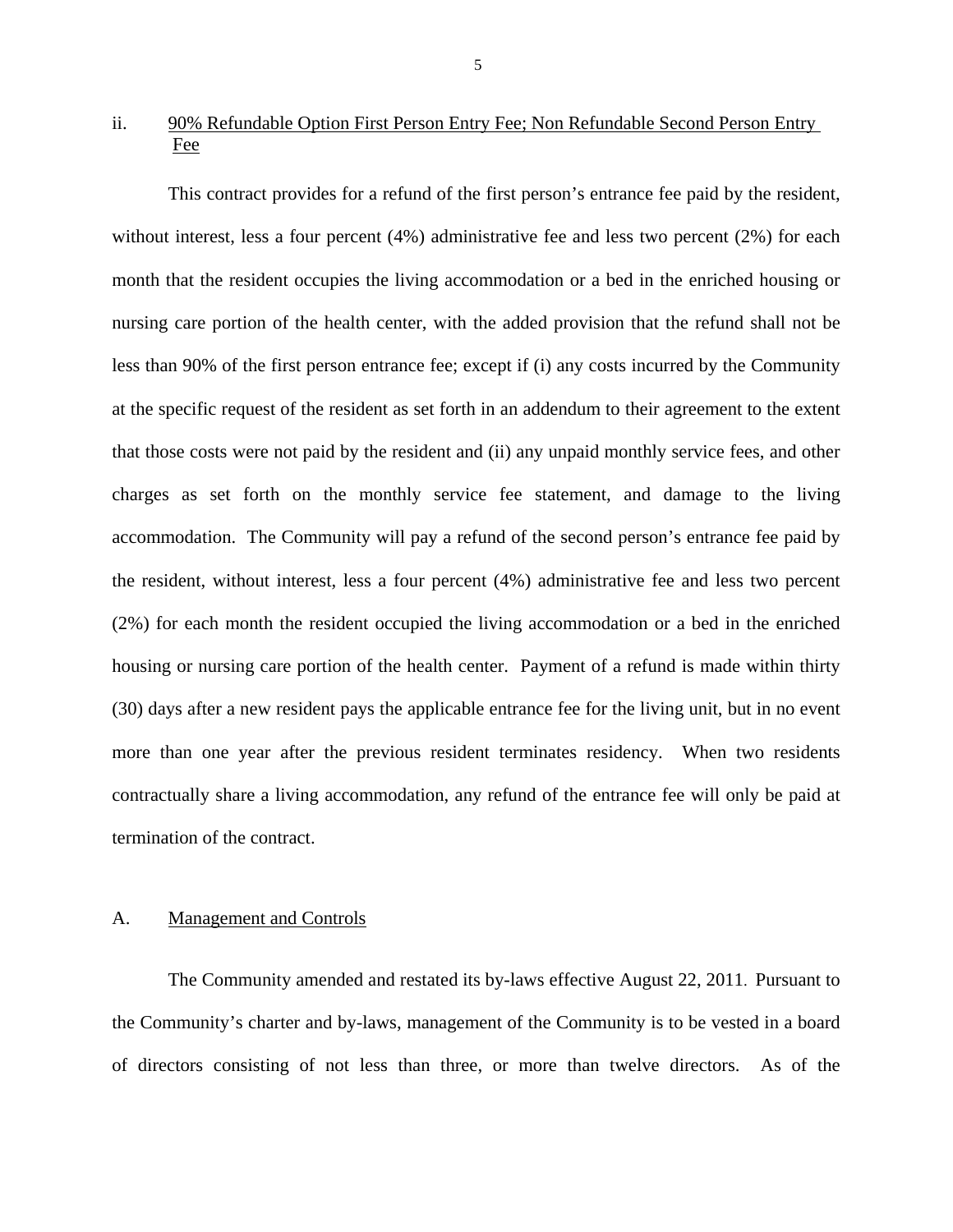examination date, the board of directors was comprised of six members. The Community's

board met at least once each quarter during the examination period.

Section 4607 of the New York Public Health Law states in part:

"(1)… Within four months of close of the operator's fiscal year… the operator shall file an annual statement with the commissioner and superintendent showing the condition as of the last day of the preceding calendar or fiscal year…

(2) The annual statement shall be in such form as the council prescribes and shall contain at least the following:

(a) Any change in status with respect to the information required to be submitted pursuant to section forty-six hundred four…"

Section  $4604(2)(g)$  of the New York Public Health Law states in part:

"(2) In order to receive a certificate of authority to enter into contracts with respect to a particular community… the applicant, shall apply for a certificate of authority… and, in addition, shall submit the following…

(g) a copy of the bylaws, rules and regulations and internal governing documents of the applicant…"

Pursuant to the aforementioned Sections of the New York Public Health Law, information regarding changes in the by-laws must accompany the annual statement reported as of the last day of the fiscal year during which the change occurred. It should be noted that Jefferson Ferry's Management did not provide the Department with information regarding the changes it made to its by-laws during the examination period.

It is recommended that the Community comply with the requirements of Sections 4607 and 4604 of the New York Public Health Law by providing the Department with information regarding any changes made to its by-laws.

The Community's board of directors as of December 31, 2011 was as follows: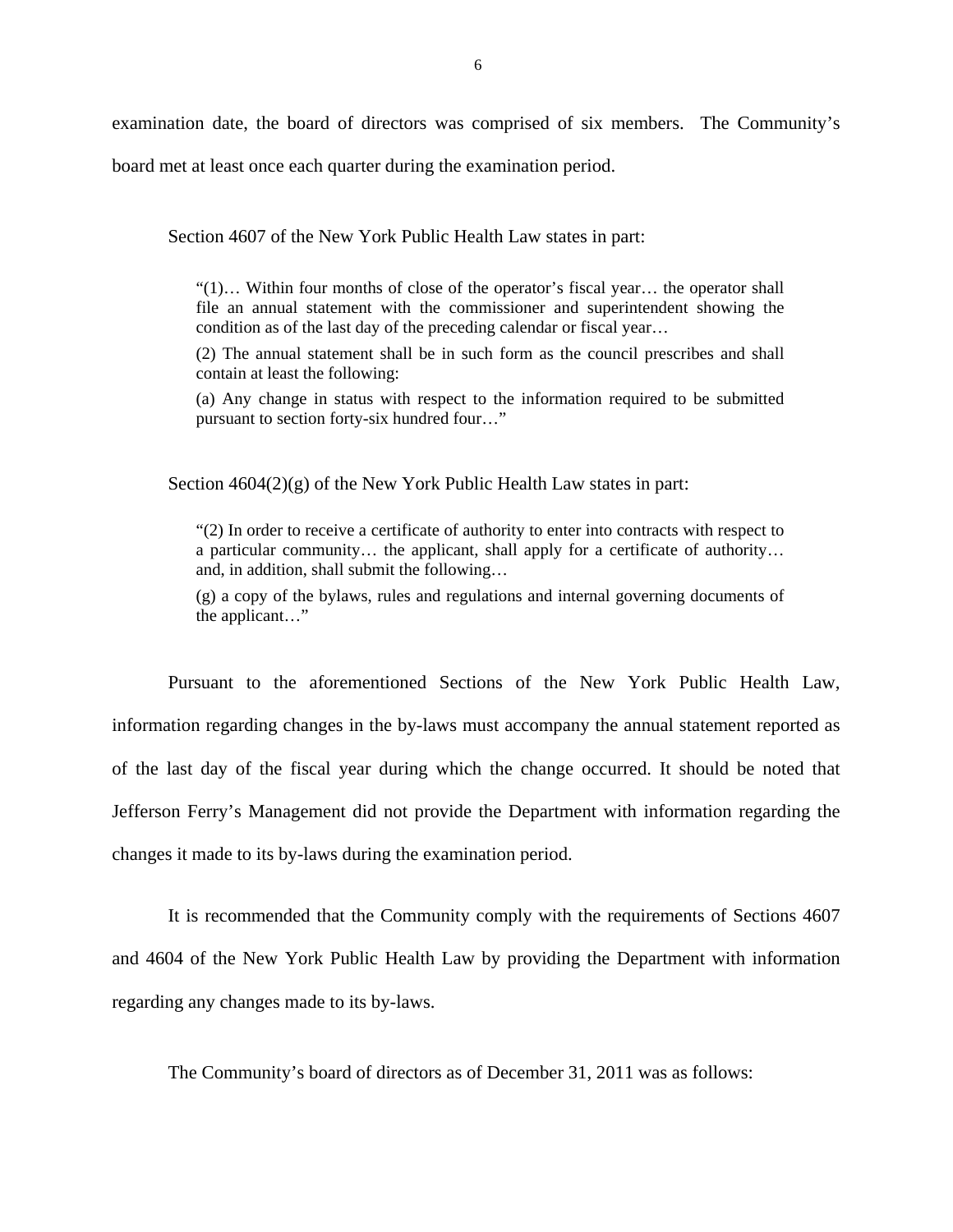Setauket, NY Vincent Basilice Member, Betsy Britton Member, James Danowski Member, George F. Rice, Esq. Chairman, Wayne Shattes Vice President,

John Sini Treasurer,

#### **Name and Residence Principal Business Affiliation**

St. James, NY Ophthalmic Center John T. Mather Hospital

Wading River, NY Cullen & Danowski, LLP

Garden City, NY Spellman, Rice, Schure, Gibbons, McDonough, & Polizzi, LLP

Port Jefferson, NY John T. Mather Hospital

Setauket, NY Sini & Reeves, LLP

A review of the minutes of directors' meetings held during the period under examination revealed that meetings were generally well attended with all board members attending at least one-half of the meetings that they were eligible to attend.

The principal officers of the Community as of December 31, 2011 were as follows:

| <b>Officers</b>      | <b>Title</b>                   |
|----------------------|--------------------------------|
| Karen Brannen        | Chief Executive Officer        |
| Robert Caulfield     | <b>Chief Financial Officer</b> |
| <b>Wayne Shattes</b> | Secretary                      |

#### B. Holding Company System

As of December 31, 2007, the by-laws of the Community provides that one-half of the board of directors is to be selected by the members of John T. Mather Memorial Hospital, located in Port Jefferson, New York, Inc. (Mather) and the other half is to be selected by the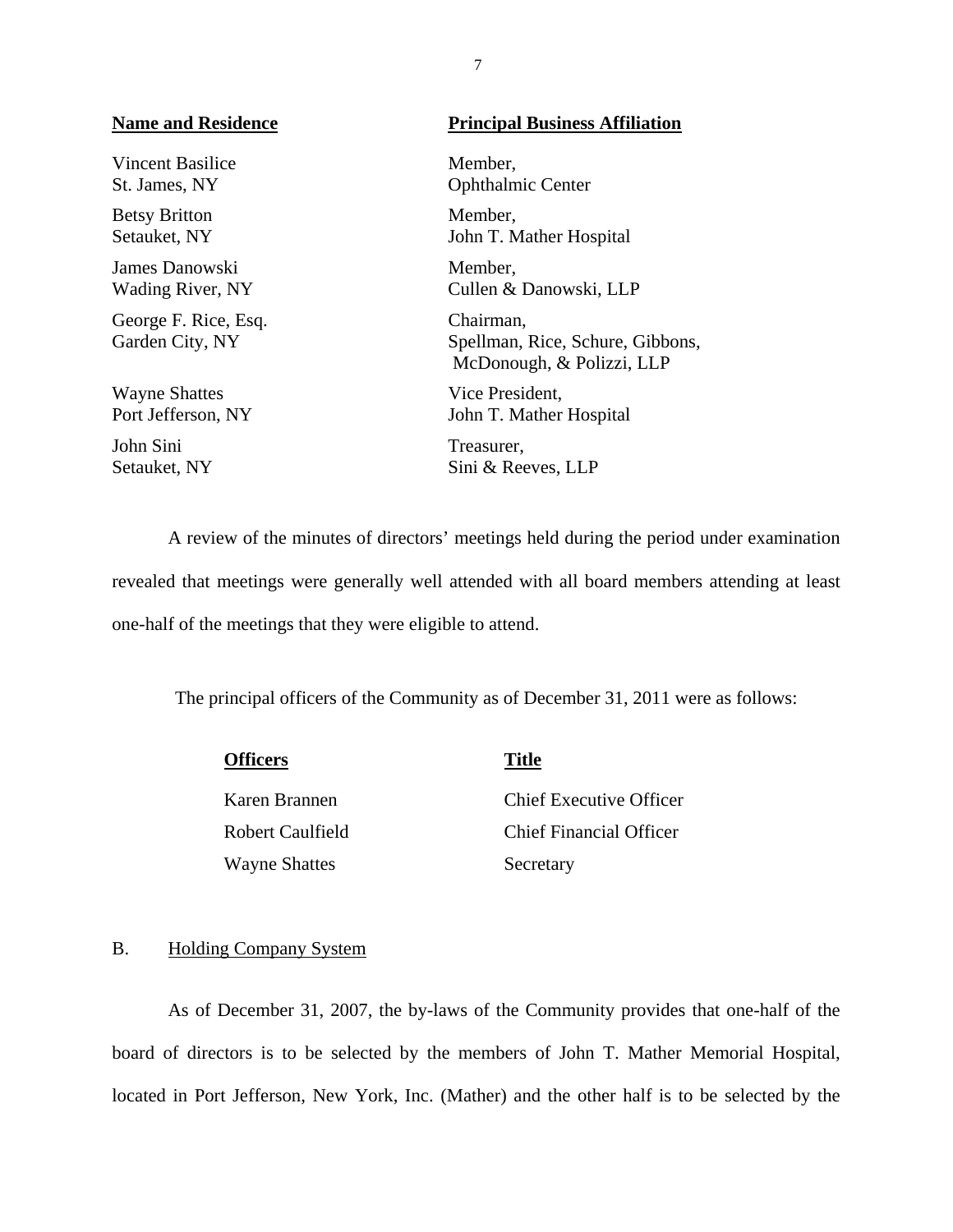members of St. Charles Hospital and Rehabilitation Center (St. Charles) and, together with Mather, "the Hospitals".

Effective January 1, 2010, Mather Health System, Inc., New York became the sole parent of Jefferson's Ferry. Prior to January 1, 2010, the ultimate parents of the Community were St. Charles and Mather.

The Jefferson's Ferry Foundation ("the Foundation") is a wholly-owned subsidiary of Jefferson's Ferry. The Foundation was incorporated on June 8, 2006, and is a tax exempt organization. The purpose of the Foundation is to enhance services for residents and staff of the Community and to respond to the needs of the resident community through solicitation of donations and contributions that will support the capital needs and comprehensive services and programs of the Community. The Foundation is exempt from federal income taxes under Section 501(c)(3) of the Internal Revenue Code and is also exempt from state income taxes.

Section 901.10(d) of the Administrative Rules and Regulations of the New York Department of Health (10 NYCRR 901.10) states in part:

> "…(d) A governing body wishing to enter into a management contract shall submit a proposed written contract to the department upon submission of a Certificate of Authority application in accordance with section  $900.3(c)(13)$  or a governing body entering a new management contract or revising a management contract subsequent to the issuance of a certificate of authority shall submit a copy of the contract with the submission of the disclosure statement in accordance with section  $901.9(a)(2)...$ "

Pursuant to an administrative services agreement, effective July 12, 2012, between the Community and the Foundation, the Community is to provide all administrative services relating to the operations of the Foundation. It should be noted that the Community failed to submit this administrative services agreement to the New York Department of Health, therefore it failed to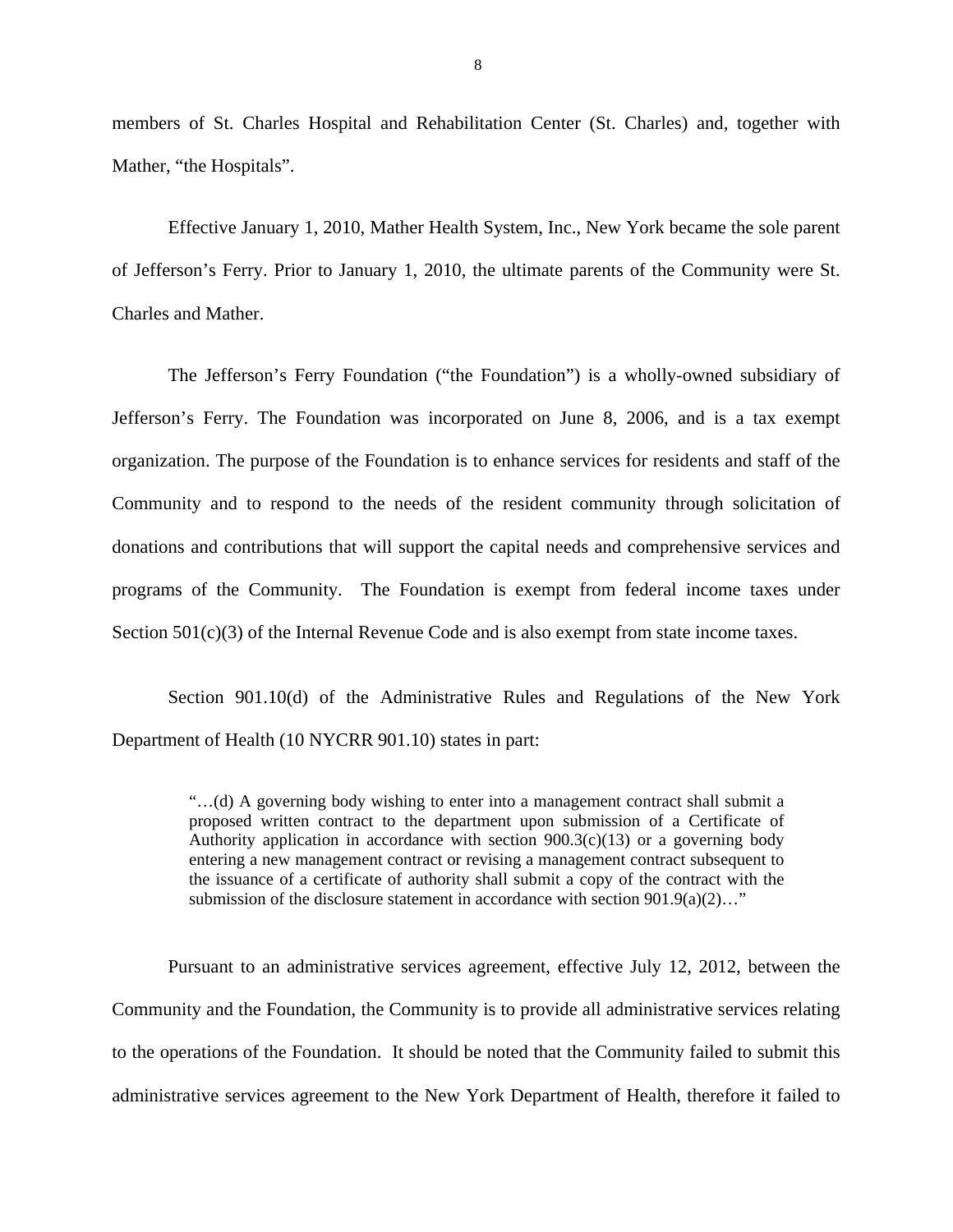act in compliance with Section 901.10(d) of the Administrative Rules and Regulations of the New York Department of Health (10 NYCRR 901.10(d)).

It is recommended that the Community comply with the provisions of Section 901.10(d) of the Administrative Rules and Regulations of the New York Department of Health by submitting all of its administrative services agreements to the New York Department of Health.

Section 4606(9) of the New York Public Health Law states in part:

"Prior to the execution of a contract, or before the transfer of any money... the operator shall deliver to the person with whom the contract is to be entered into or the person's legal representative the most recent annual statement…and an initial disclosure statement which contains the following:

9. If the applicant is the subsidiary corporation or the affiliate of another corporation, a statement identifying the parent corporation or the other affiliate corporation, the primary activities of such parent, or other affiliate corporation, the interest in the applicant held by such parent or other affiliate corporation, and the extent to which the parent corporation will be responsible for the financial and contractual obligations of the subsidiary…"

It was noted that the administrative services agreement with the Foundation was not made part of the Community's disclosure statement. Therefore, the Community was not in compliance with Section 4606(9) of the New York Public Health Law.

It is recommended that the Community comply with the requirements of Section 4606(9) of the New York Public Health Law by including the requisite mention of its administrative services agreements within its disclosure statement.

The Community's holding company system as of December 31, 2011 was as follows: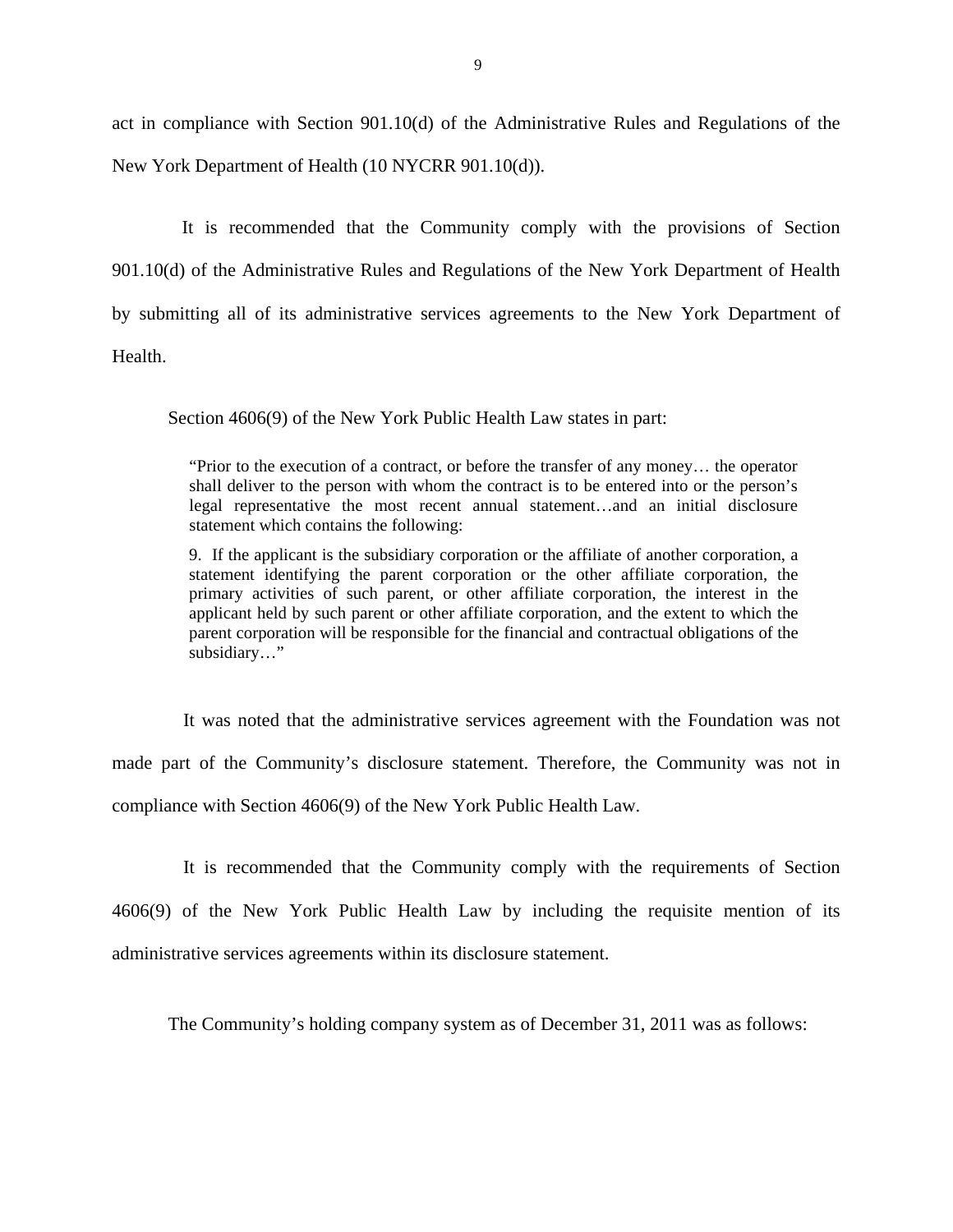<span id="page-11-0"></span>

On November 15, 2004, the Community entered into a management agreement with New Life Management, Inc. The agreement was for a period of five years (unless terminated earlier, in accordance with the contract provisions).

The management agreement provided that New Life Management, Inc. would administer and manage the day-to-day operations of the Community, including providing the necessary services to supervise the Community's employees.

The management agreement with New Life Management, Inc. was terminated, without cause on July 31, 2009, with the approval of the board of directors. The Community is currently operating without an external manager.

#### C. Global Computer Systems

Global Computer Systems (Global) provides services to the Community such as on-site troubleshooting of hardware and software problems, hardware maintenance, weekly monitoring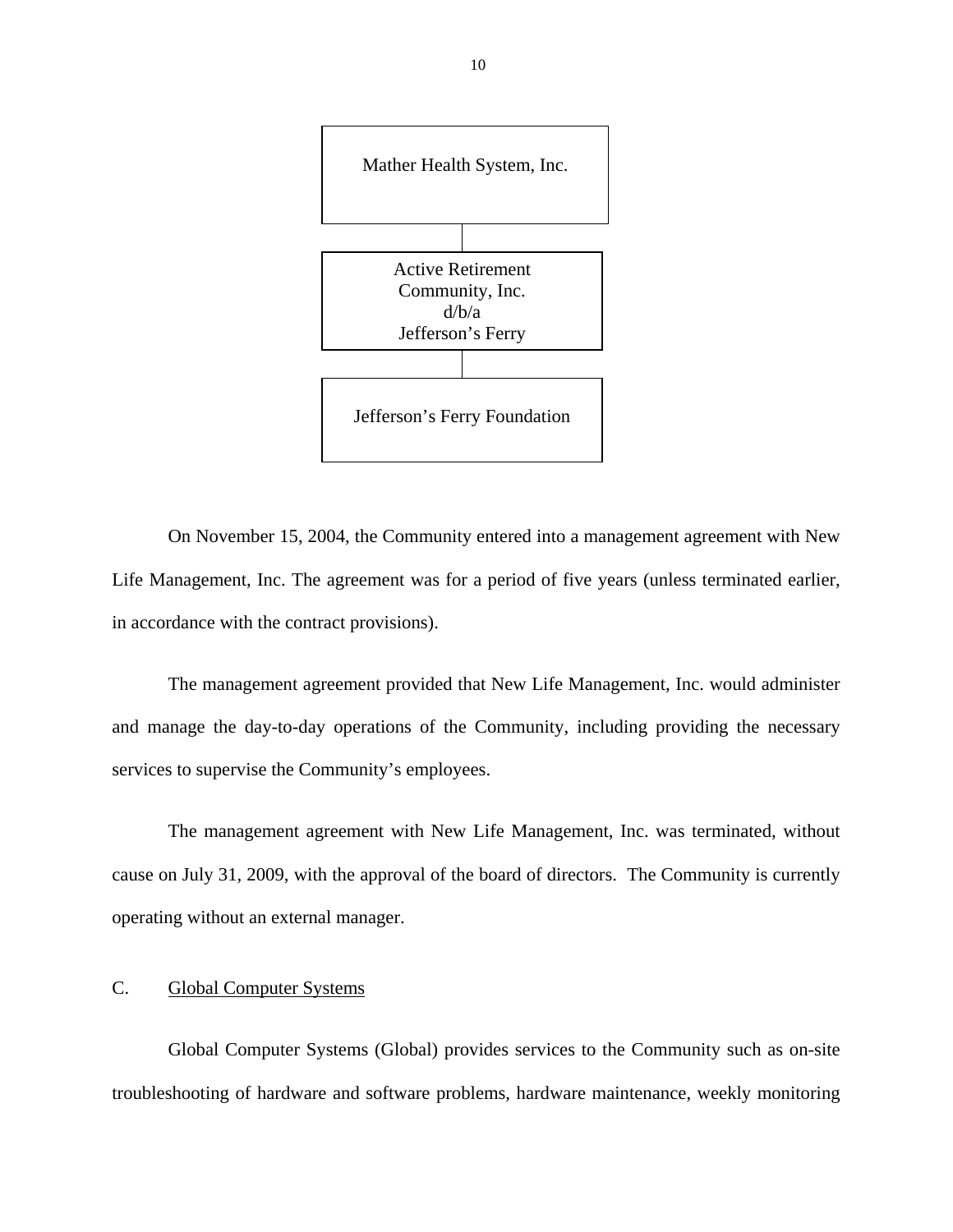of tape backup system and monthly verification of the integrity of data stored on tapes. The Community does not have a formal agreement with Global. The Community has a letter from Global detailing what services are covered and what services are not covered. The letter is not signed, and it has not been updated since 2001.

It is recommended that the Community establish a formal computer service agreement with Global Computer Systems.

#### D. Occupancy Rates

The following chart reflects the occupancy rates during the examination period for the Community's *Independent Living Units*:

| T 7<br>'ear      | <b>2008</b> | 2009 | <b>2010</b>   | 2011   |
|------------------|-------------|------|---------------|--------|
| <b>Jecupancy</b> | )6%         | 96%  | $^{\circ}5\%$ | $22\%$ |

The following chart reflects the occupancy rates during the examination period for the Community's *Enriched Housing / Adult Care Units*:

| r ear            | <b>2008</b> | 2009 | <b>2010</b> | 2011 |
|------------------|-------------|------|-------------|------|
| <b>Occupancy</b> | 98%         | 90%  | 93%         | 97%  |

The following chart reflects the occupancy rates during the examination period for the Community's *Skilled Nursing Facility*:

| Year             | 2008 | 2009  | <b>2010</b> | <b>2011</b> |
|------------------|------|-------|-------------|-------------|
| <b>Occupancy</b> | 98%  | 98gh% | 95%         | 93%         |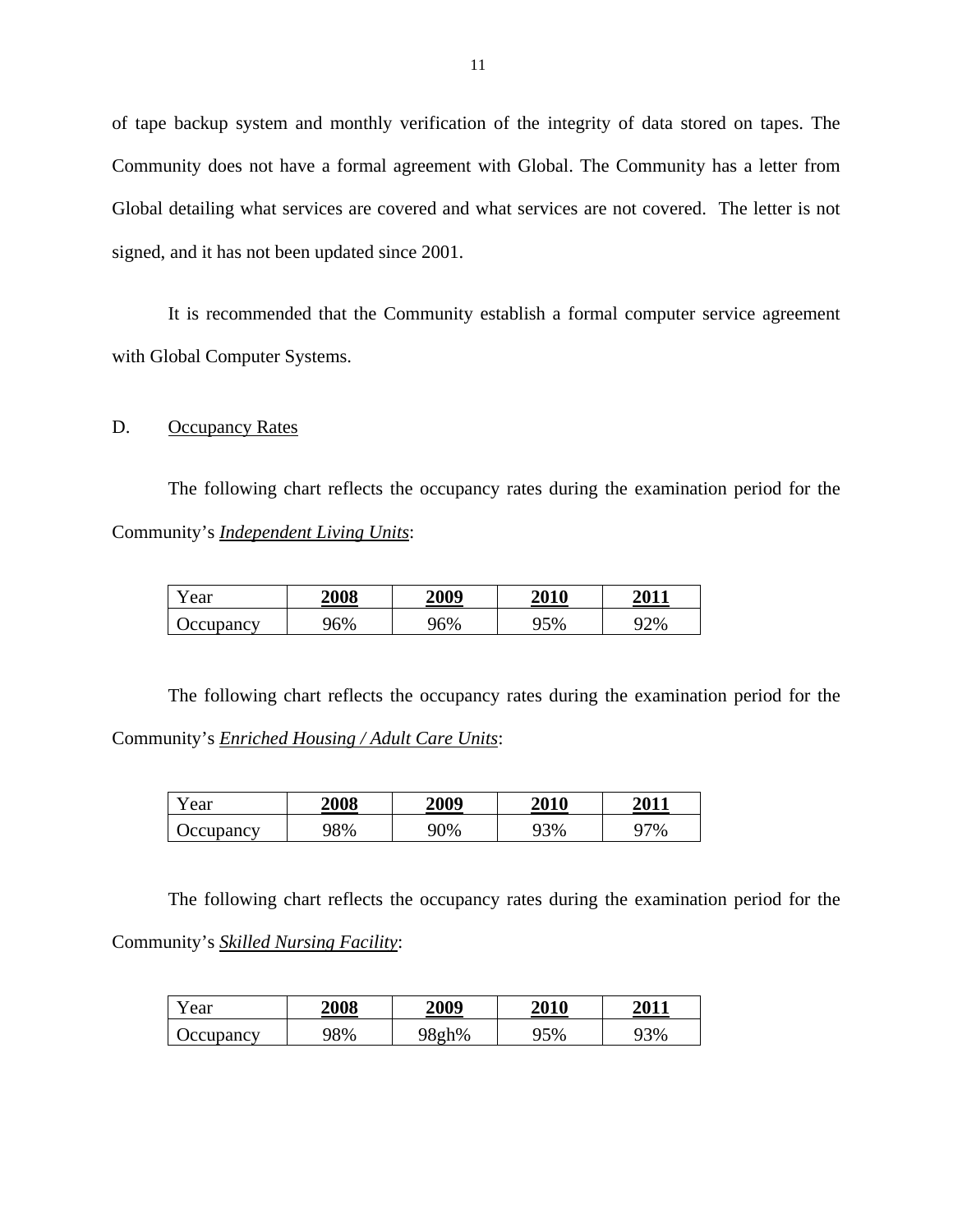#### <span id="page-13-0"></span>E. Residents' Health Coverage

As per the residents' contracts with the Community, certain insurances (Medicare Parts A, B and D; Medigap or supplemental health insurance; auto insurance; and property/liability), are to be maintained by the resident.

"The Community monitors the residents' insurance coverages on an annual basis. The Community, annually, sends letters out to the residents requesting that they provide evidence of effective coverages for their insurances (i.e., Medicare Parts A, B and D; Medigap or supplemental health insurance; auto insurance; and property/liability insurance). Because this monitoring of the residents' insurance coverages is done on an annual basis, it may not be indicative as to when the residents no longer maintain their required coverages. The Community's management stated that they are in the process of establishing a methodology for monitoring such coverages on a more frequent basis than annually.

It is recommended that the Community monitor the residents' required insurance coverages more frequently than annually to ensure that such coverages are in force at all times.

#### F. Accounts and Records

During the course of the examination, it was noted that the Community's treatment of certain items was not in accordance with generally accepted accounting principles as modified pursuant to Insurance Regulation No. 140 (11 NYCRR 350) or annual statement instructions. A description of such items is as follows: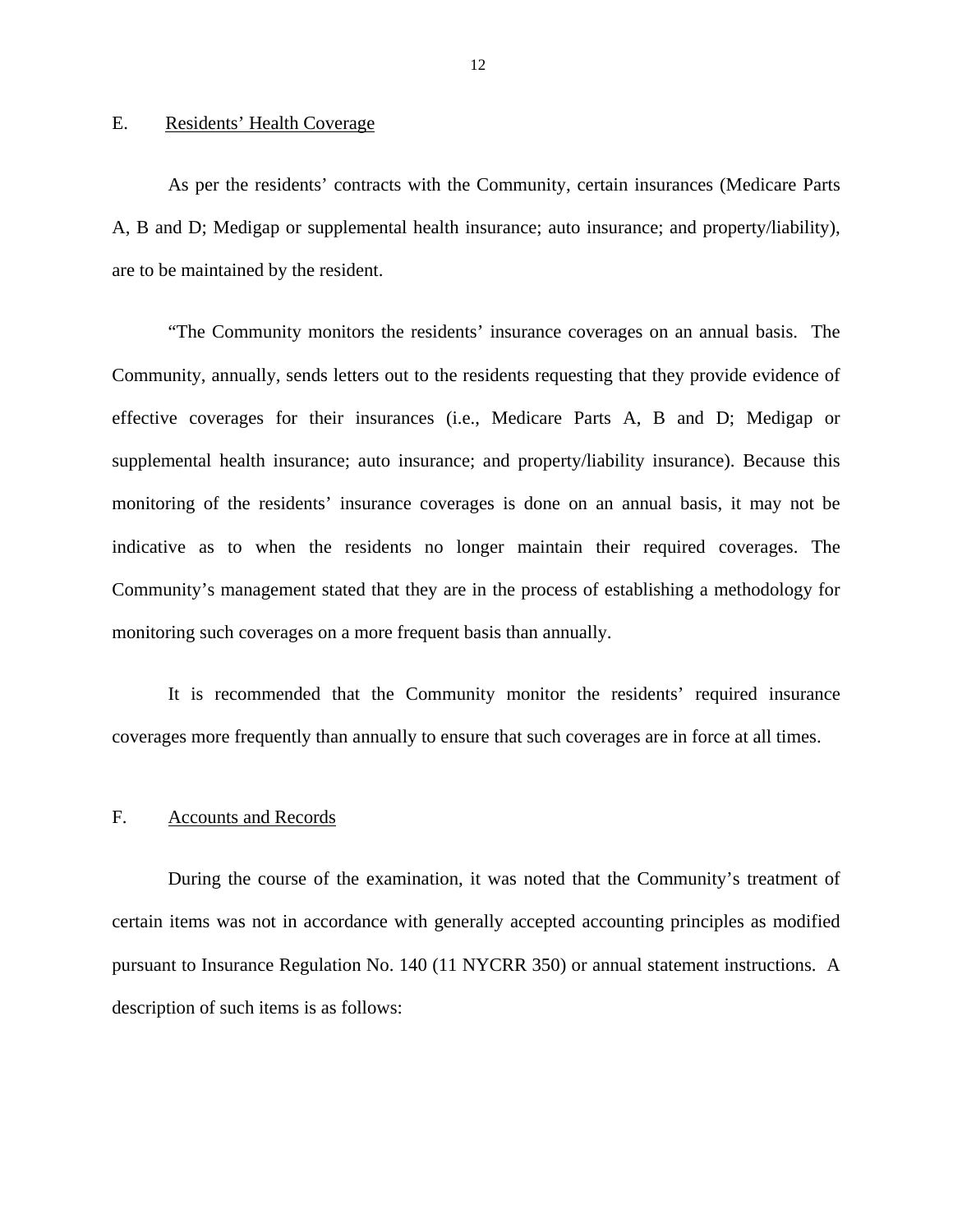#### Investments

1. Investments<br>The annual statement instructions define short-term investments as follows:

*"Short-term investments are investments that at time of acquisition have one year or less remaining to maturity."* 

The Community incorrectly reported investments with maturity dates greater than one year as short-term investments when they should have been reported as long-term investments. It should be noted that a similar comment appeared in the prior report on examination.

It is once again recommended that the Community comply with the annual statement instructions, by classifying securities with maturity dates greater than one year as long-term investments in its financial statements filed with the Department.

#### 2. Accounts Receivable

Part 350.6(c)(7) of Insurance Regulation No. 140 (11 NYCRR 350) states in part:

"(c) After satisfying the requirements of subdivisions (a) and (b) of this section, assets supporting reserve liabilities may be invested in any of the following... (7) accounts receivable subject to the restrictions that they are expected to be paid and not more than: (i) 90 days overdue when the payor is not a government agency; and (ii) 12 months overdue when the payor is a government agency…"

The Community reported in its actuarial balance sheet as admitted assets both accounts receivable applicable to Medicaid accounts, due more than 12 months and accounts receivable from various residents due more than 90 days.

It is recommended that the Community comply with the requirements of Part  $350.6(c)(7)$ of Insurance Regulation No. 140 by not reporting in its actuarial balance sheet, as admitted assets,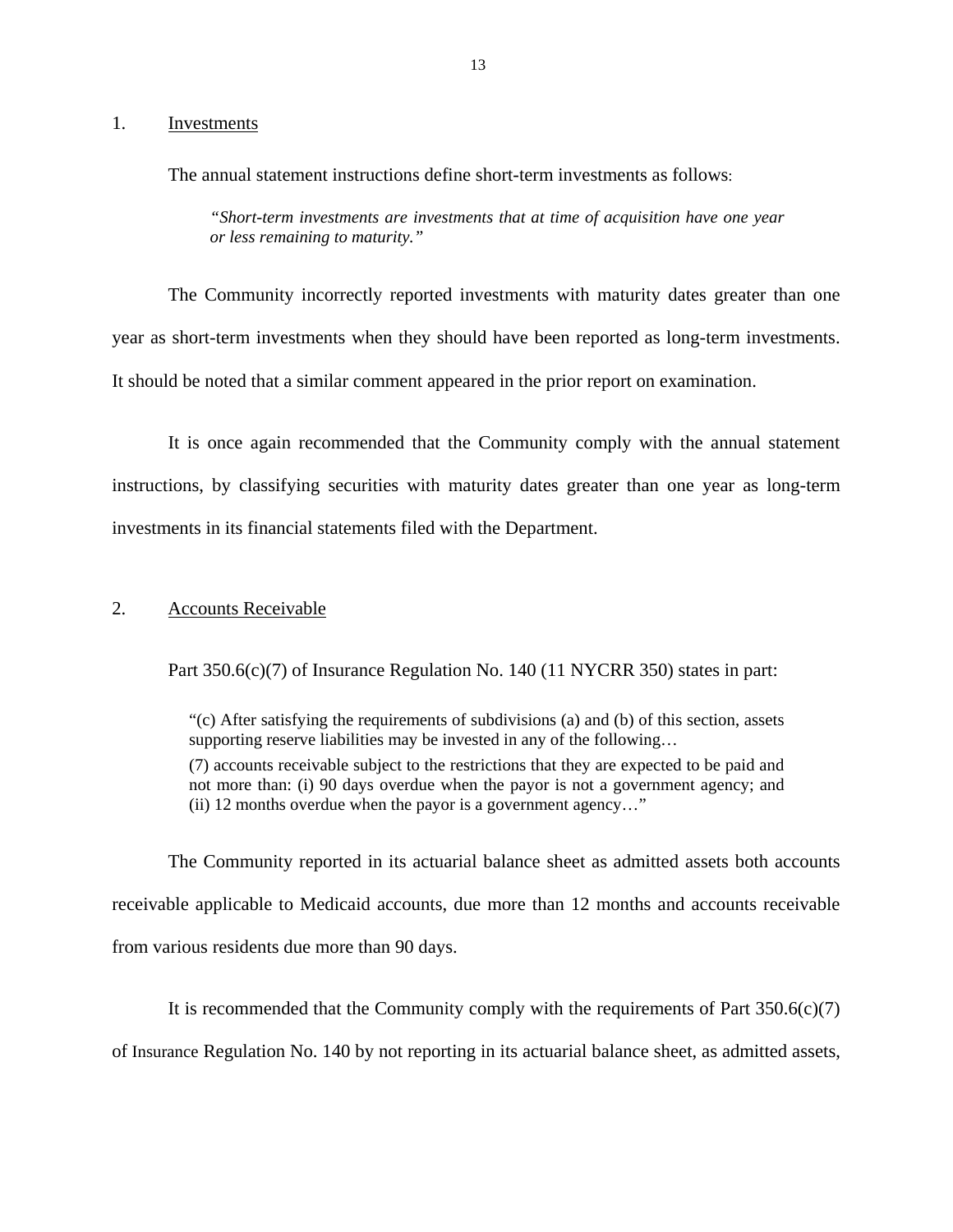government receivables that are overdue more than 12 months and non-government receivables that are overdue more than 90 days.

#### 3. Prepaid Expenses

investment income due and accrued on its filed annual statement as of December 31, 2011. The Community's Management mistakenly overstated its 2011 prepaid expenses by \$129,005 and understated its accounts receivable by the same amount. The overstatement was due to the Community's Management incorrectly reporting its accounts receivables net of Although there was no valuation difference in the Community's totals assets the above line items were not reported accurately.

It is recommended that the Community exercise greater care when preparing its filed annual statement.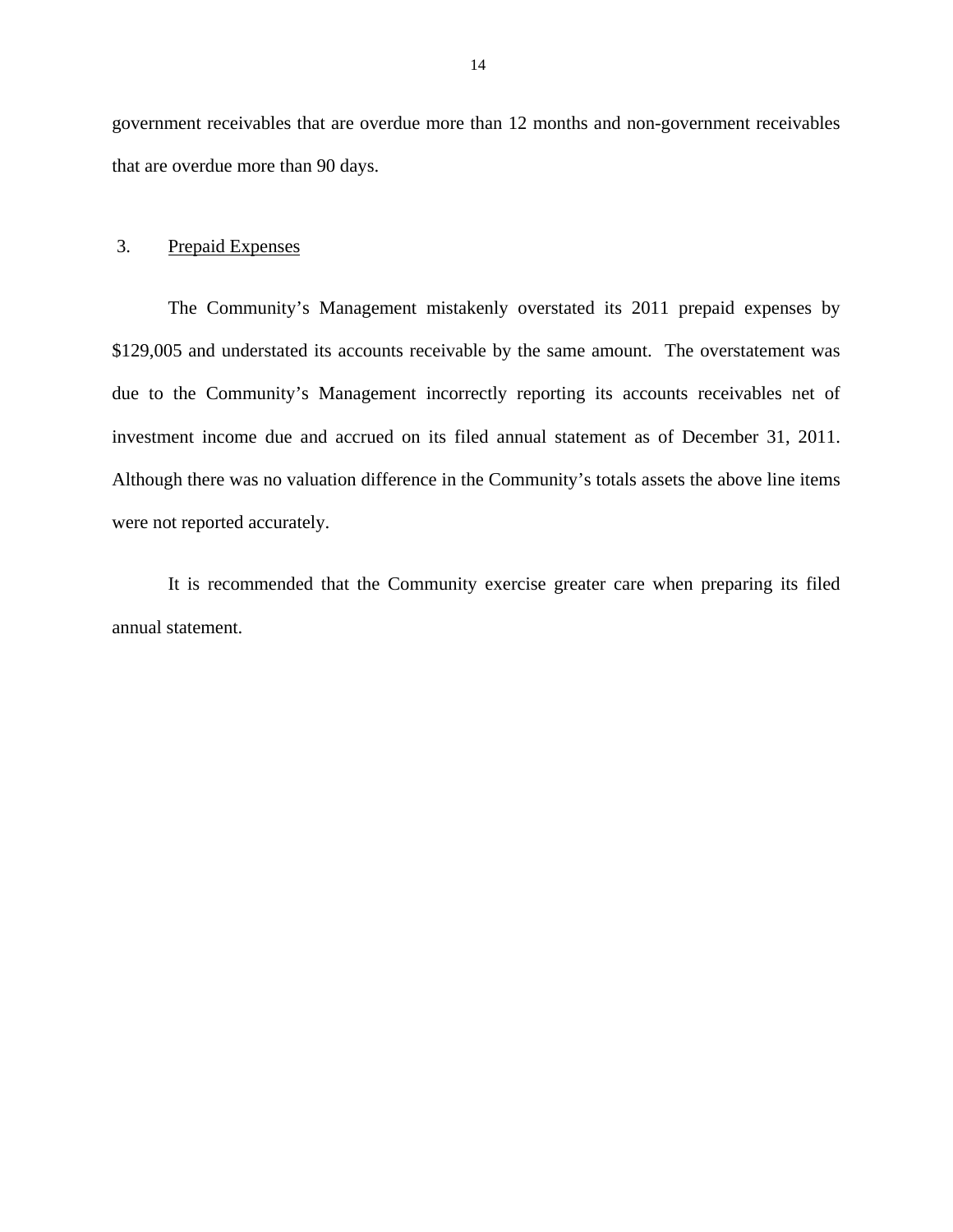#### **3. FINANCIAL STATEMENTS**

#### <span id="page-16-0"></span>A. Balance Sheet

The following statements show the assets, liabilities and net worth as of December 31, 2011, as contained in the Plan's 2011 filed annual statement, a condensed summary of operations and a reconciliation of the net worth account for each of the years under review. The examiner's review of a sample of transactions did not reveal any differences which materially affected the Plan's financial condition as presented in its financial statements contained in the December 31, 2011 filed annual statement.

#### Independent Accountants

The firm of ParenteBeard LLC was retained by the Community to audit the Community's combined financial statements of financial position for calendar years 2011 and 2010, and the related consolidated statements of operations and cash flows for the years then ended.

 all material respects, the financial position of the Community at the respective audit dates. Balances reported in these audited financial statements were reconciled to the corresponding ParenteBeard LLC concluded that the consolidated financial statements present fairly, in years' annual statements with no discrepancies noted.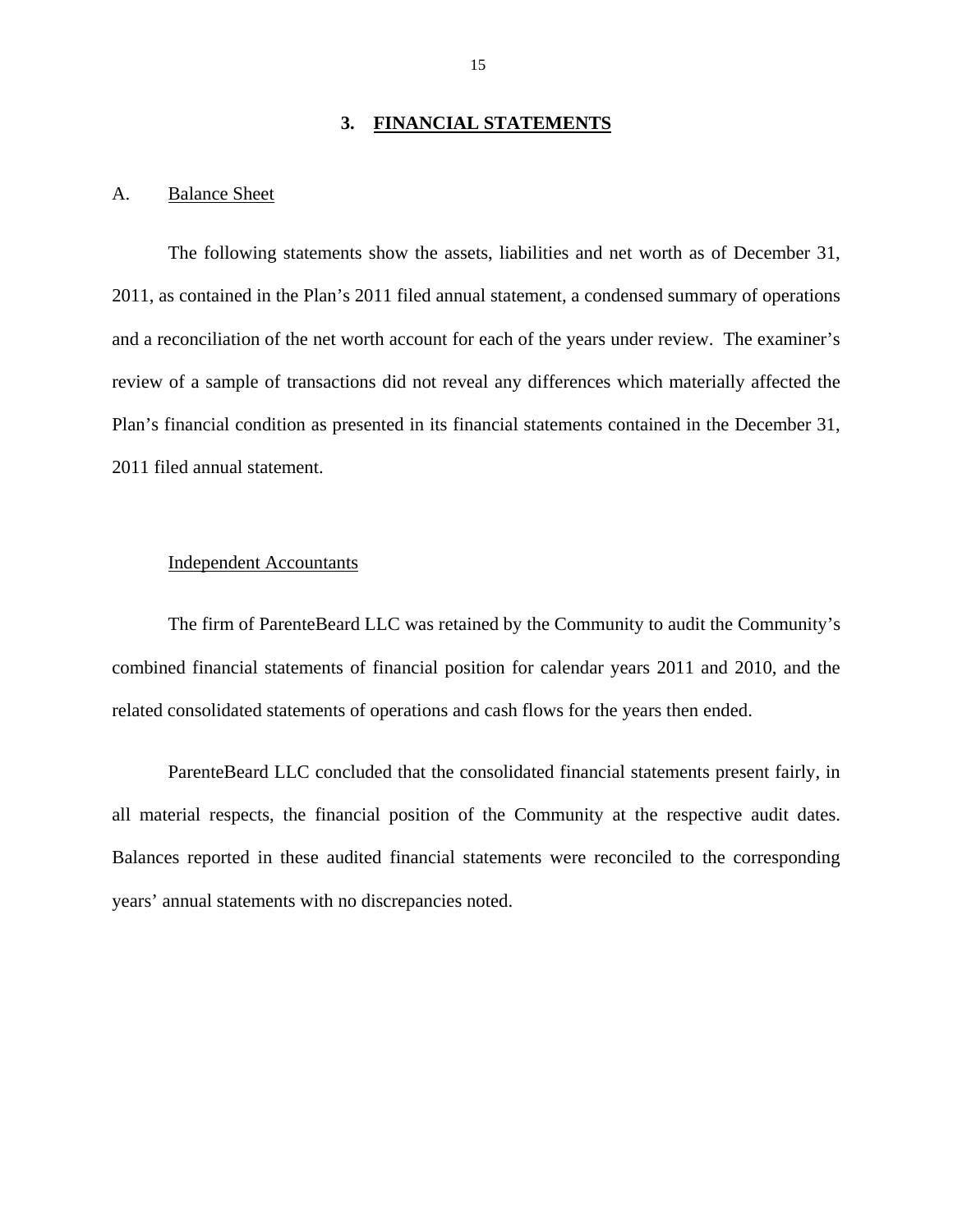|                                                                                                             | 16                                                      |                                                                   |
|-------------------------------------------------------------------------------------------------------------|---------------------------------------------------------|-------------------------------------------------------------------|
| Assets                                                                                                      | Examination                                             | Community                                                         |
| Cash and investable assets<br>Building improvements<br>Deferred financing costs<br>Deferred marketing costs | \$<br>38,959,564<br>119,743,495<br>1,418,074<br>157,294 | $\mathbb{S}$<br>38,959,564<br>119,743,495<br>1,418,074<br>157,294 |
| Total assets                                                                                                | 160,278,427<br>\$                                       | \$160,278,427                                                     |
| Liabilities                                                                                                 |                                                         |                                                                   |
| Loans payable<br>Actuarial reserve                                                                          | \$<br>47,954,754<br>107,511,220                         | 47,954,754<br>S.<br>107,511,220                                   |
| <b>Total liabilities</b>                                                                                    | \$155,465,974                                           | \$155,465,974                                                     |
| <u>Net surplus</u>                                                                                          |                                                         |                                                                   |
| Net actuarial surplus                                                                                       | \$<br>4,812,453                                         | \$<br>4,812,453                                                   |
| Total liabilities and net actuarial surplus                                                                 | 160,278,427<br>\$                                       | \$160,278,427                                                     |

Note: It should be noted that the net asset values herein are reported on a statutory/ actuarial basis. As such, the values differ from the certified financial statements prepared by the Community's certified public accountants.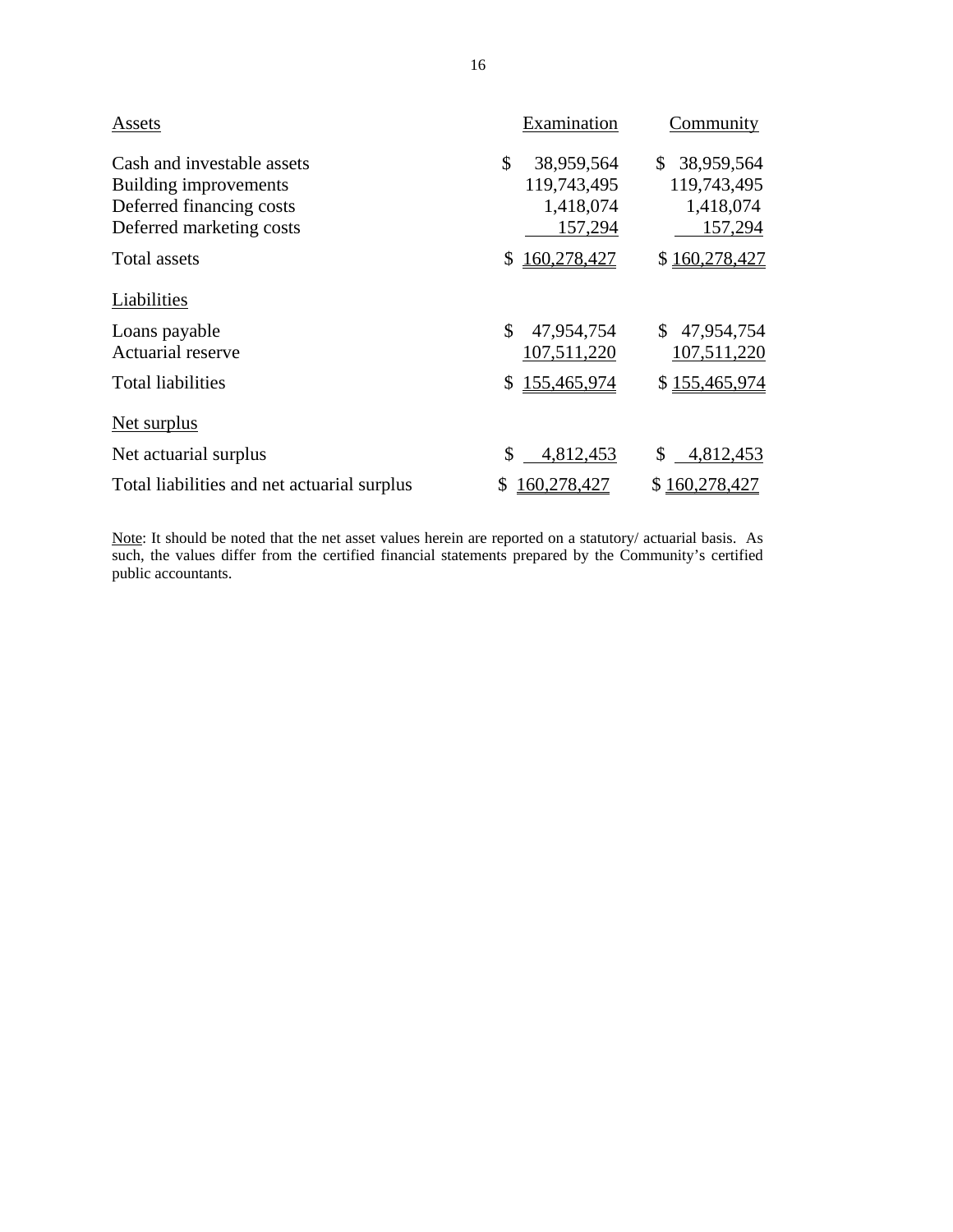#### B. Statement of Revenue, Expenses and Actuarial Surplus

The statement of revenue and expenses is presented on a GAAP basis for the period January 1, 2006\* through December 31, 2011:

| Revenue                               |                  |               |
|---------------------------------------|------------------|---------------|
| Monthly maintenance fees              | 70,773,176<br>S. |               |
| Other revenue from residents          | 30,499,189       |               |
| Earned entrance fees (net of refunds) | 11,846,773       |               |
| Interest and dividend income          | 6,779,019        |               |
| Net realized capital losses           | (16,232)         |               |
| Total revenue                         |                  | \$119,881,925 |

Expenses

| Interest expenses             | \$16,039,701 |                 |
|-------------------------------|--------------|-----------------|
| Facility and dining expenses  | 42,291,911   |                 |
| Health expenses               | 30,541,103   |                 |
| Administration expenses       | 15,945,305   |                 |
| Depreciation and amortization | 21,985,763   |                 |
| Real estate taxes and pilot   | 4,420,324    |                 |
| Total expenses                |              | \$131,224,107   |
| Net loss                      |              | \$ (11,342,182) |

\*Although the examination period for this report was January 1, 2008 to December 31, 2011 the amounts for the Statement of Revenue, Expenses and Actuarial Surplus and the Changes in Actuarial Surplus encompass calendar years 2006 and 2007, which were not included in the last report on examination.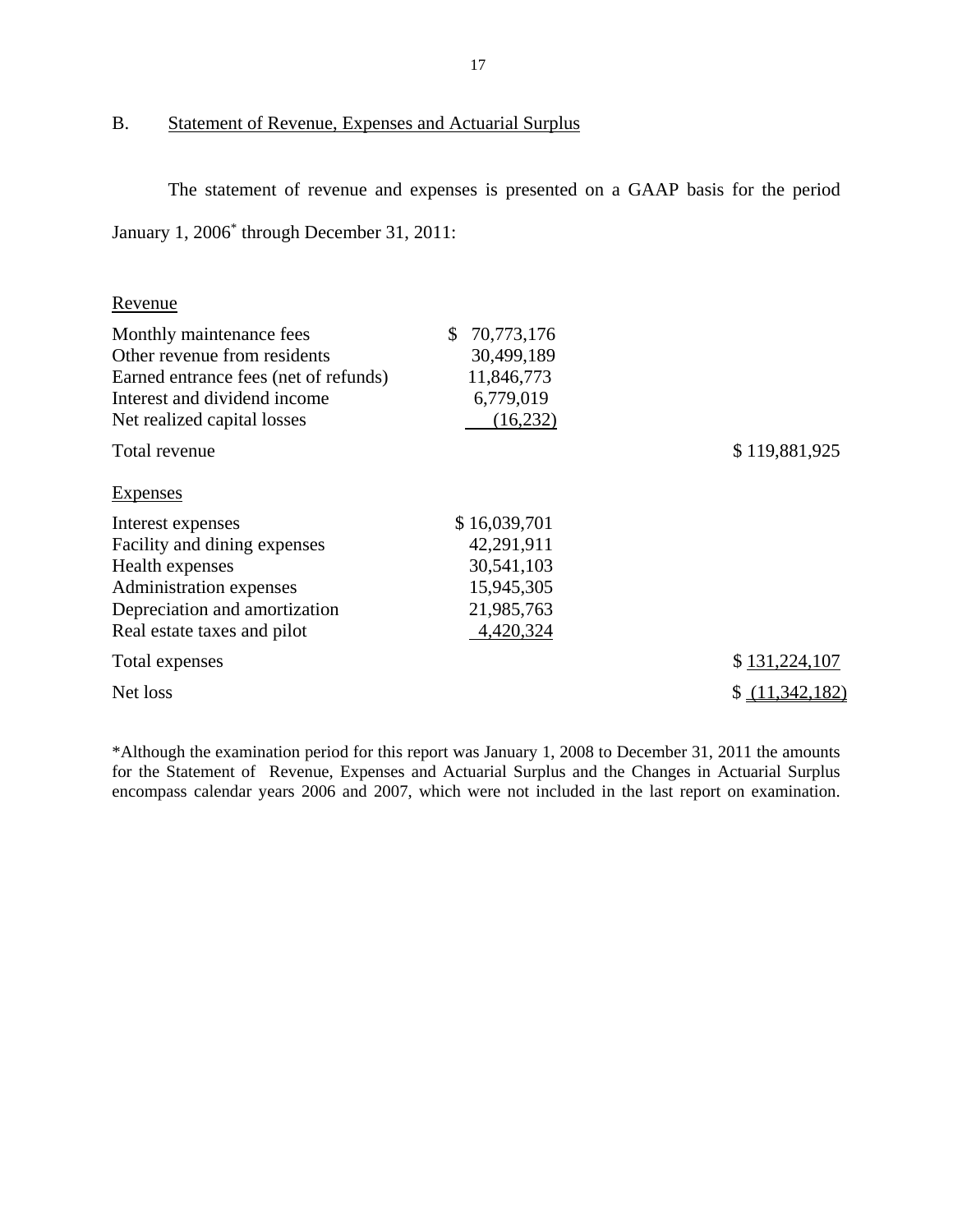#### **Changes in Actuarial Surplus**

Actuarial surplus increased \$16,019,147 during the period January 1, 2006\* through December 31, 2011, detailed as follows:

Actuarial surplus, as of December 31, 2005 \$ (11,206,694)

|                                                                          | Gains in<br>Surplus | Losses in<br>Surplus |            |
|--------------------------------------------------------------------------|---------------------|----------------------|------------|
| Net loss (GAAP)<br>Statutory adjustment                                  | \$27,361,329        | \$11,342,182         |            |
| Net increase in surplus                                                  |                     |                      | 16,019,147 |
| Actuarial surplus, per report on examination,<br>as of December 31, 2011 |                     |                      | 4,812,453  |

\*Although the examination period for this report was January 1, 2008 through December 31, 2011 the amounts for the Statement of Revenue, Expenses and Actuarial Surplus and the Changes in Actuarial Surplus encompass calendar years 2006 and 2007, which were not included in the last report on examination.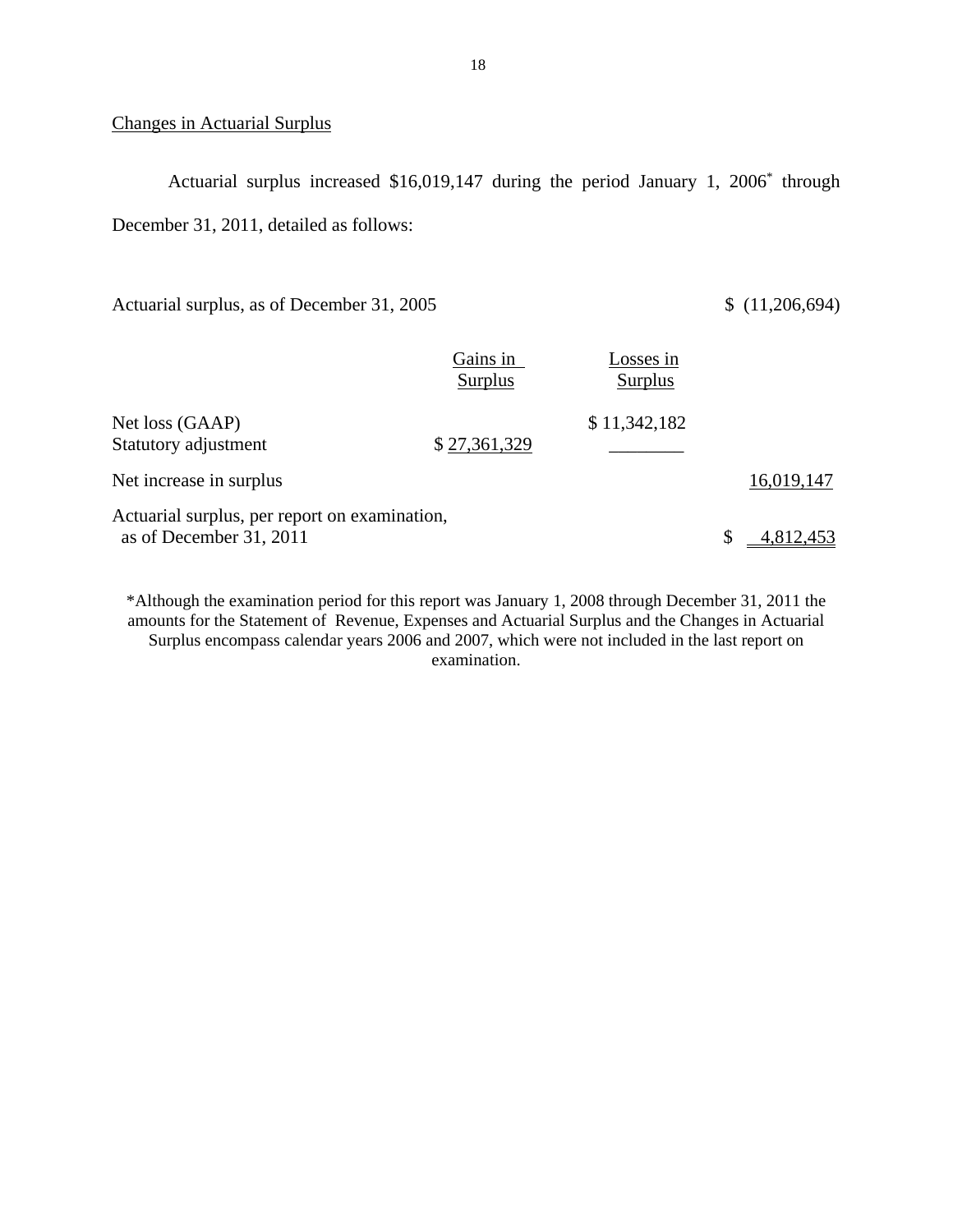#### **4**. **COMPLIANCE WITH PRIOR REPORT ON EXAMINATION**

The prior report on examination contained five comments and recommendations as follows (page numbers refer to the prior report):

#### **ITEM NO.**

#### **PAGE NO.**

6

#### **Surplus**

1. As of December 31, 2005, the Community's required actuarial surplus, pursuant to Part 350.3 of New York Insurance Department Regulation 140 (11 NYCRR 350.3), as determined using generally accepted actuarial standards and applying statutory requirements, was impaired in the amount of \$ (11, 206,694). 2, 3, 12, 15

> The Community is currently operating under a Plan of Restoration that was accepted by the New York Insurance Department on August 7, 2006.

> *The Community is no longer operating under a Plan of Restoration.*

#### Description of Community

2. It is noted that a revised resident contract has been submitted to the Department of Health for approval. Such approval is pending the resolution of the propriety of aspects of the Community's underwriting procedures by the Department of Health.

*The Community has complied with this recommendation.* 

#### Accounts and Records

financial statements to the Superintendent of Insurance. 3. It is recommended that the Community comply with the annual statement instructions, and classify securities with maturity dates greater than one year as long-term investments in its filed It is recommended that the Community comply with the annual 10<br>statement instructions, and classify securities with maturity dates<br>greater than one year as long-term investments in its filed<br>financial statements to the Sup

> *The Community has not complied with this recommendation. A similar recommendation is contained in this report.*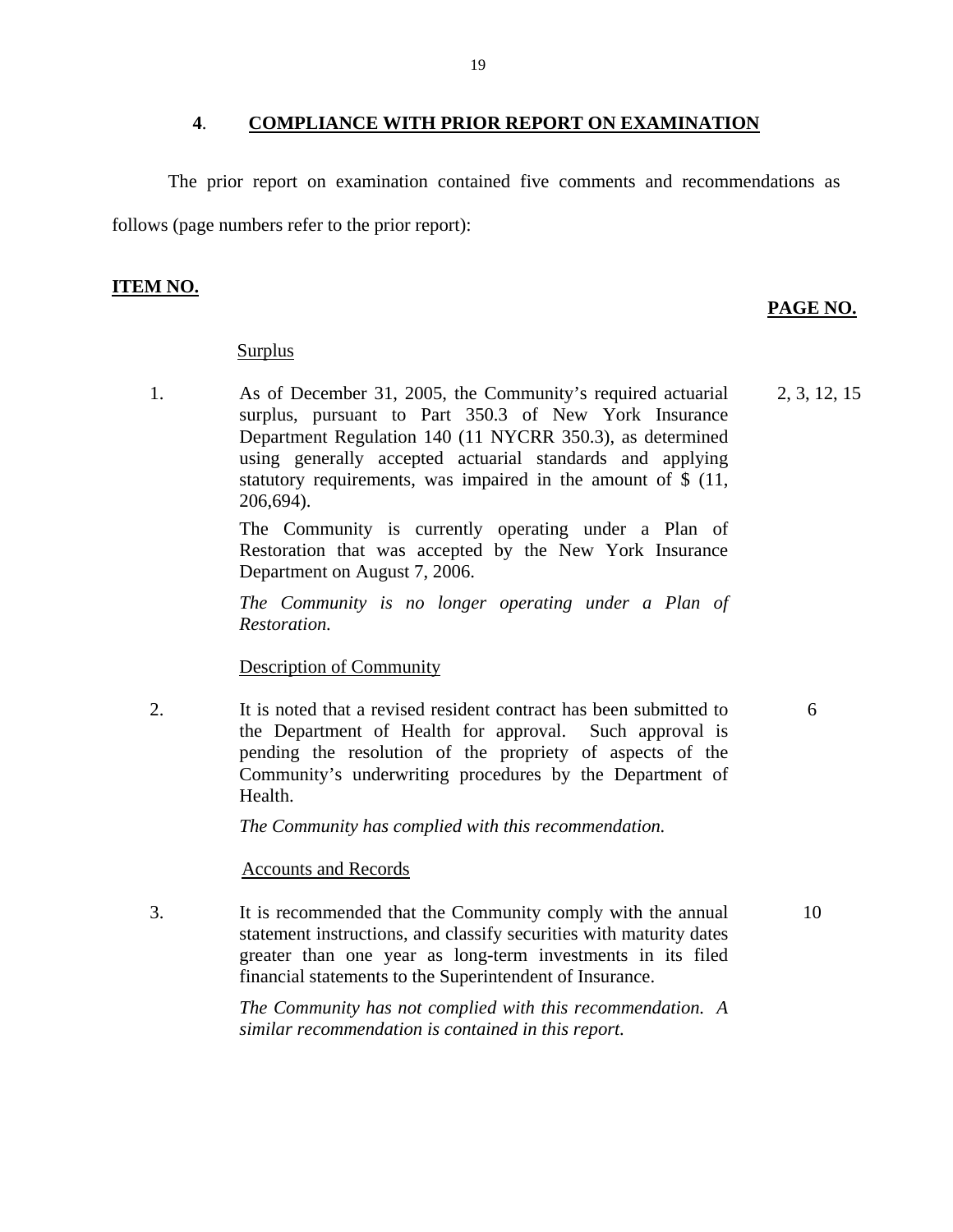#### **ITEM NO. PAGE NO.**

#### Accounts and Records (Cont.'d)

4. It is recommended that the Community comply with Section 5.10(a)(ii) of SCIDA's guidelines and maintain investments in its operating reserve fund which mature or are redeemable within the time frames indicated in such guidelines. 10

*The Community has complied with this recommendation.* 

#### Escrow Agreement

5. It is recommended that the Community comply with Section 4622(3)(a) of the New York Public Health Law and maintain the appropriate escrow account relative to priority reservation deposits. 11

*The Community has complied with this recommendation.*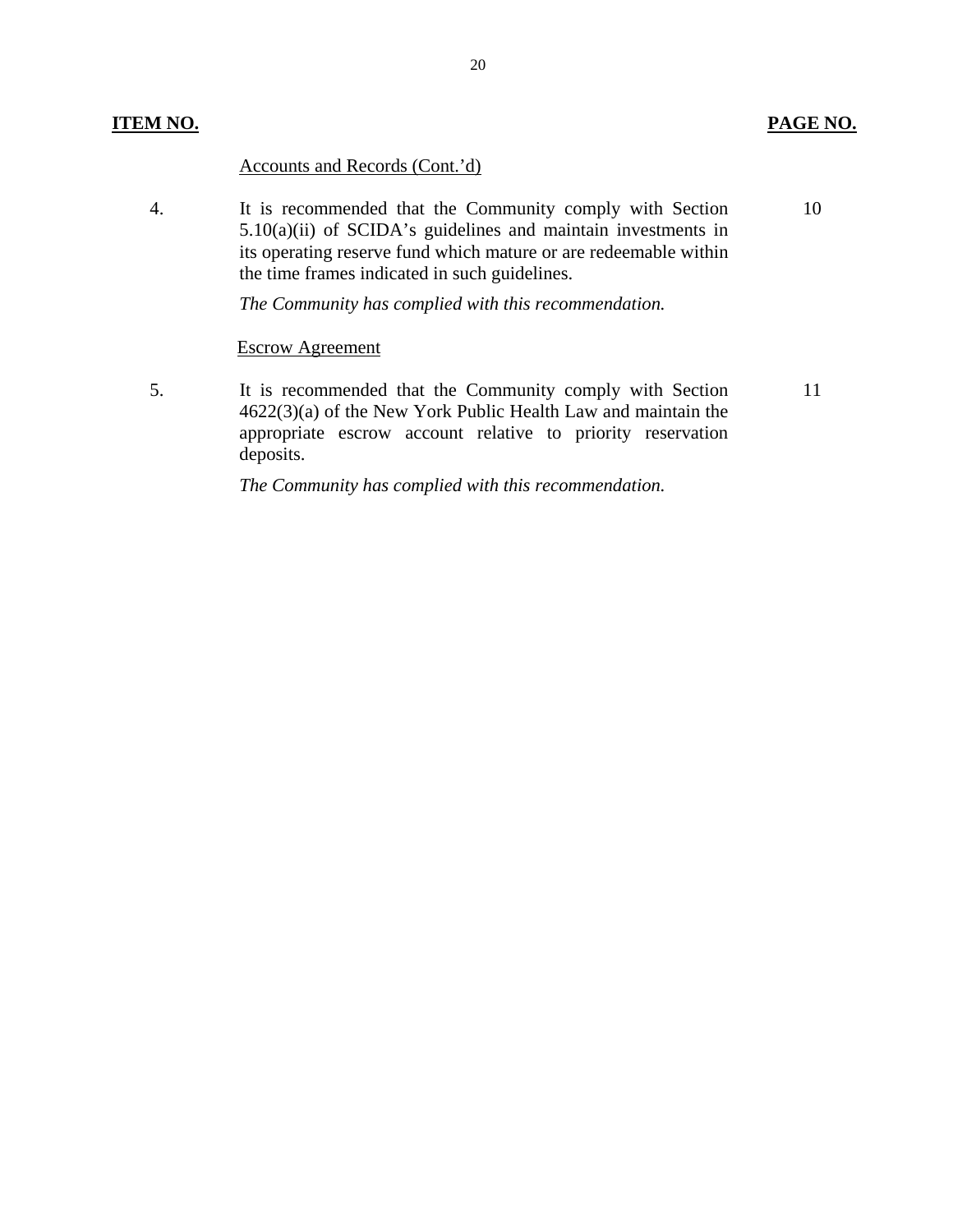#### **5. SUMMARY OF COMMENTS AND RECOMMENDATIONS**

#### **ITEM PAGE NO.**

6

#### A. Management and Controls

It is recommended that the Community comply with the requirements of Sections 4607 and 4604 of the New York Public Health Law by providing the Department with information regarding any changes made to its by-laws.

#### B. Holding Company System

- i. It is recommended that the Community comply with the provisions of Section 901.10(d) of the Administrative Rules and Regulations of the New York Department of Health by submitting all of its administrative services agreements to the New York Department of Health. 9
- ii. It is recommended that the Community comply with the requirements of Section 4606(9) of the New York Public Health Law by including the requisite mention of its administrative services agreements within its disclosure statement. 9

#### C. Global Computer System

It is recommended that the Community establish a formal computer service agreement with Global Computer Systems. 11

#### D. Residents' Health Coverage

It is recommended that the Community monitor the residents' required insurance coverages more frequently than annually to ensure that such coverages are in force at all times. 12

#### E. Investments

It is once again recommended that the Community comply with the annual statement instructions, by classifying securities with maturity dates greater than one year as long-term investments in its financial statements filed with the Department. 13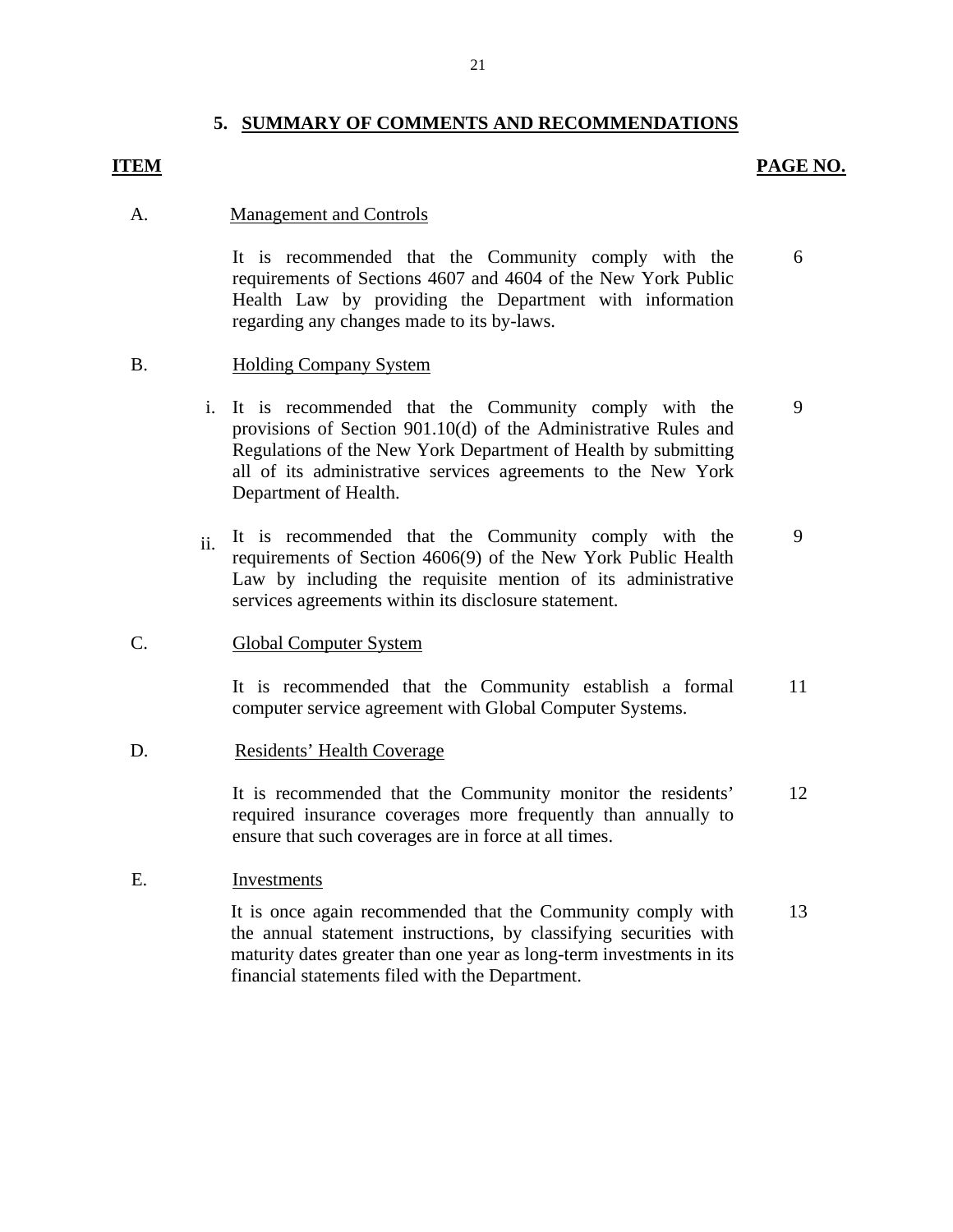#### F. Accounts and Records

- i. It is recommended that the Community comply with the requirements of Part 350.6(c)(7) of Insurance Regulation No. 140 by not reporting in its actuarial balance sheet, as admitted assets, government receivables that are overdue more than 12 months and non-government receivables that are overdue more than 90 days. 13
- ii. It is recommended that the Community exercise greater care when preparing its filed annual statement. 14

#### 22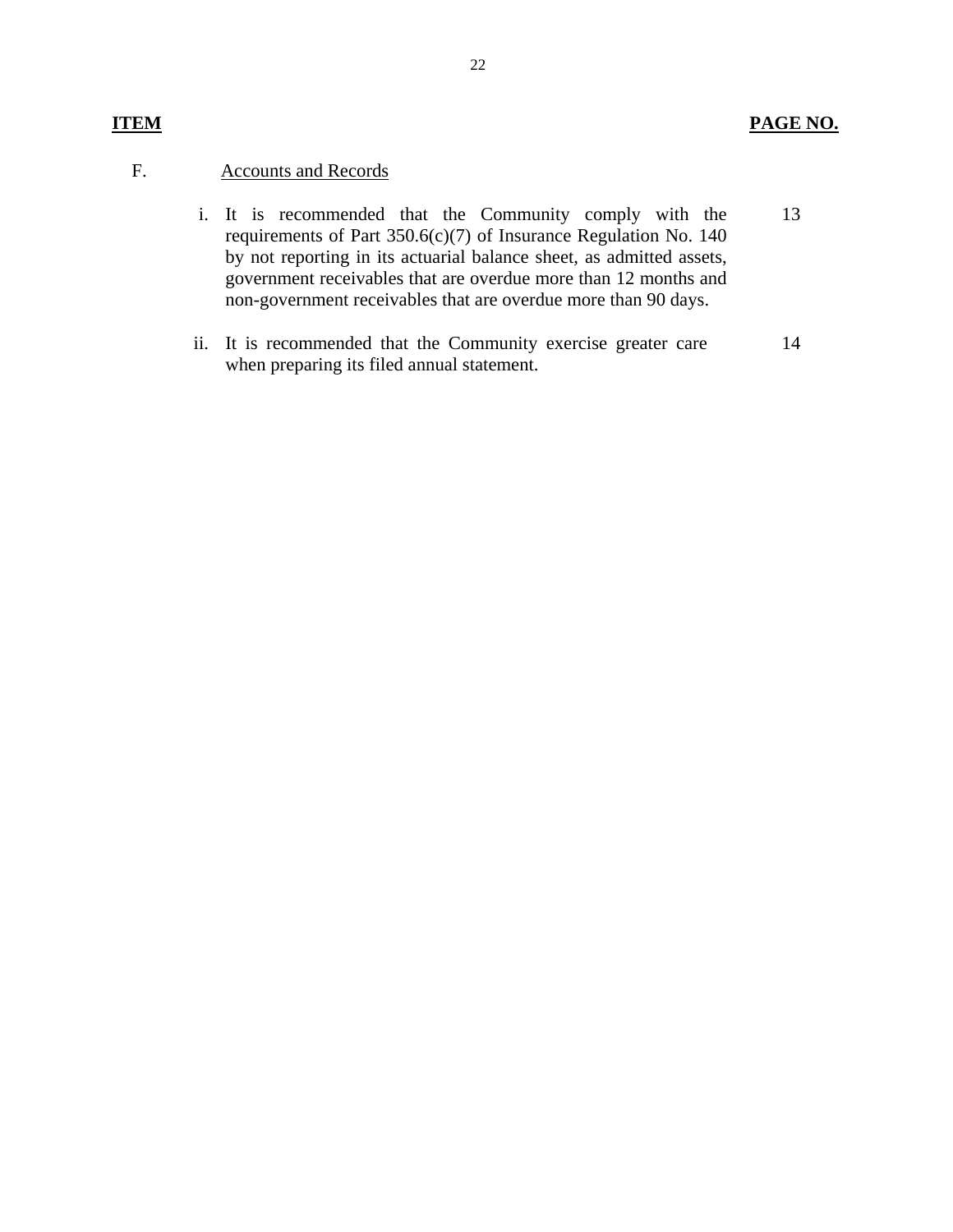Respectfully submitted,

 $\sqrt{S}/\sqrt{S}$ 

Edouard Medina Associate Insurance Examiner

STATE OF NEW YORK ) ) SS  $\lambda$ COUNTY OF NEW YORK)

report submitted by him is true to the best of his knowledge and belief. **Edouard Medina**, being duly sworn, deposes and says that the foregoing report submitted by him is true to the best of his knowledge and belief. \_\_\_\_\_\_\_\_/S/\_\_\_\_\_\_\_\_\_\_\_\_

Edouard Medina

Subscribed and sworn to before me  $\frac{3}{2015}$  day of  $\frac{2015}{2015}$ .